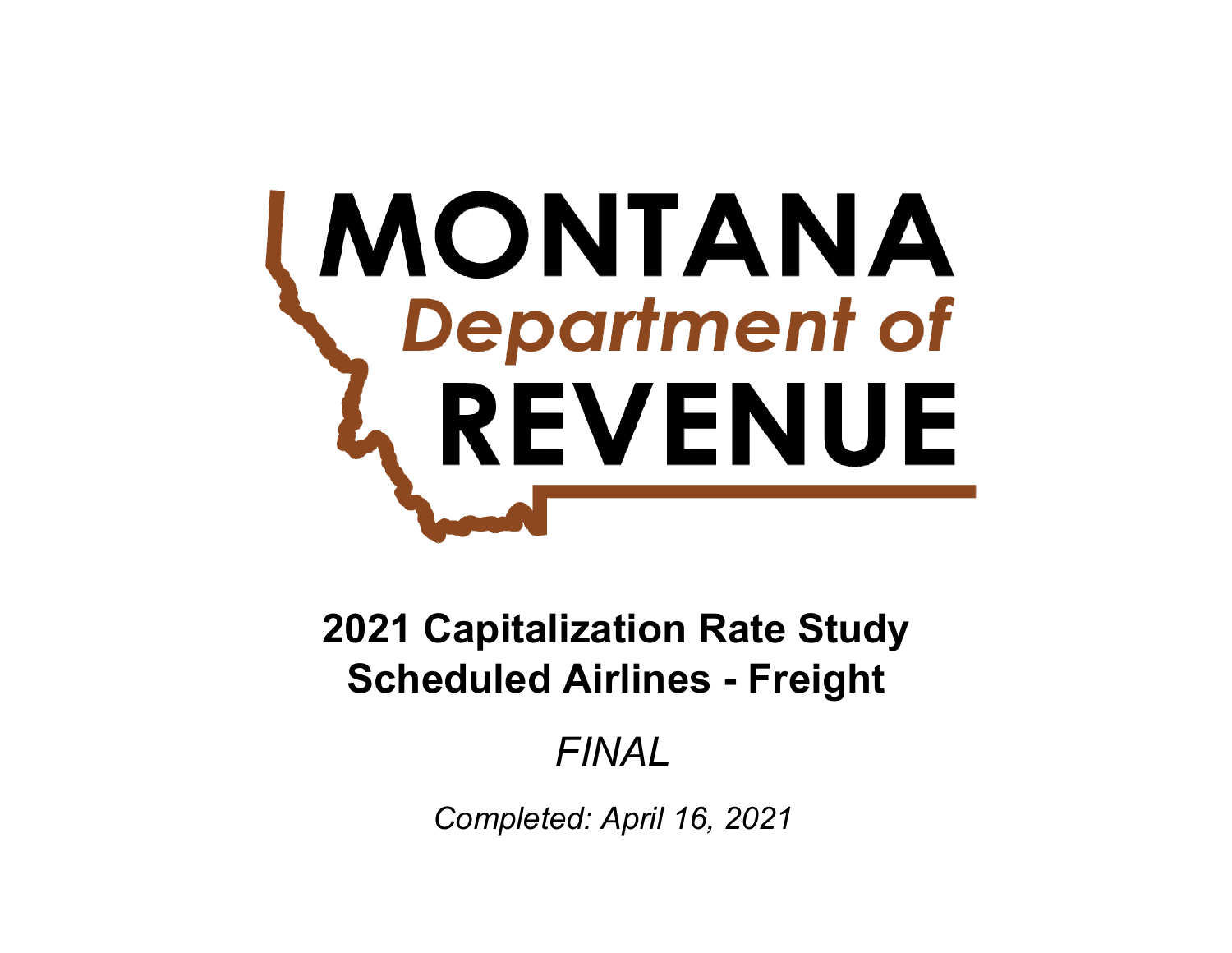# **2021 Assessment Year Industry: Scheduled Airlines - Freight Yield Capitalization Rate Conclusion**

| Capital Structure <sup>[1]</sup> |                                                      |                                                                        |                     |                       |                      |
|----------------------------------|------------------------------------------------------|------------------------------------------------------------------------|---------------------|-----------------------|----------------------|
| Equity                           |                                                      |                                                                        |                     | 60.00%                |                      |
| Debt                             |                                                      |                                                                        |                     | 40.00%                |                      |
| <b>Equity Cost of Capital</b>    |                                                      |                                                                        |                     |                       | Weighting            |
|                                  | Capital Asset Pricing Model - Ex Post <sup>[2]</sup> |                                                                        |                     | 7.98%                 | 45%                  |
|                                  | Capital Asset Pricing Model - Ex Ante <sup>[2]</sup> |                                                                        |                     | 6.54%                 | 45%                  |
|                                  |                                                      | 3 Stage Dividend Discount Model - Dividends <sup>[3]</sup>             |                     | 7.10%                 | 5%                   |
|                                  | 3 Stage Dividend Discount Model - Earnings [3]       |                                                                        |                     | 6.85%                 | 5%                   |
| <b>Weighted Average</b>          |                                                      |                                                                        |                     | 7.23%                 | 100%                 |
|                                  | Selected Cost of Equity                              |                                                                        |                     | 7.23%                 |                      |
|                                  |                                                      |                                                                        |                     |                       |                      |
| <b>Debt Cost of Capital</b>      |                                                      |                                                                        |                     |                       | Weighting            |
|                                  |                                                      | A - Mergent's - Avg. YTM of A Rated Corporate Bonds <sup>[4]</sup>     |                     | 2.72%                 | $0\%$                |
|                                  |                                                      | Baa - Mergent's - Avg. YTM of Baa Rated Corporate Bonds <sup>[4]</sup> |                     | 3.16%                 | 0%                   |
|                                  |                                                      | Ba - MTDOR - Avg. YTM of Ba Rated Corporate Bonds <sup>[5]</sup>       |                     | 6.54%                 | 100%                 |
| <b>Weighted Average</b>          |                                                      |                                                                        |                     | 6.54%                 | 100%                 |
|                                  | Selected Cost of Debt                                |                                                                        |                     | 6.54%                 |                      |
|                                  |                                                      | <b>Weighted Average Cost of Capital (WACC)</b>                         |                     |                       |                      |
|                                  |                                                      |                                                                        |                     |                       |                      |
| Source of                        | Capital                                              |                                                                        | <b>Marginal Tax</b> | <b>After-tax Cost</b> |                      |
| <b>Capital</b>                   | <b>Structure</b>                                     | <b>Cost of Capital</b>                                                 | Rate                | of Capital            | <b>Weighted Cost</b> |
| Equity                           | 60.00%                                               | 7.23%                                                                  |                     | 7.23%                 | 4.34%                |

| <b>WACC (Rounded)</b> |            |       |        |       | 6.35%    |
|-----------------------|------------|-------|--------|-------|----------|
| <b>WACC</b>           | $100.00\%$ |       |        |       | $6.33\%$ |
| Debt                  | 40.00%     | 6.54% | 24.00% | 4.97% | 1.99%    |
| Equity                | 60.00%     | 7.23% |        | 7.23% | 4.34%    |

### <u>Notes</u>

[1] From worksheet: Capital Structure

[2] From worksheet: Capital Asset Pricing Model Summary

[3] From worksheet: Yield Equity Summary

[4] January 2021, Mergent Bond Record

[5] Montana Department of Revenue High Yield Debt Study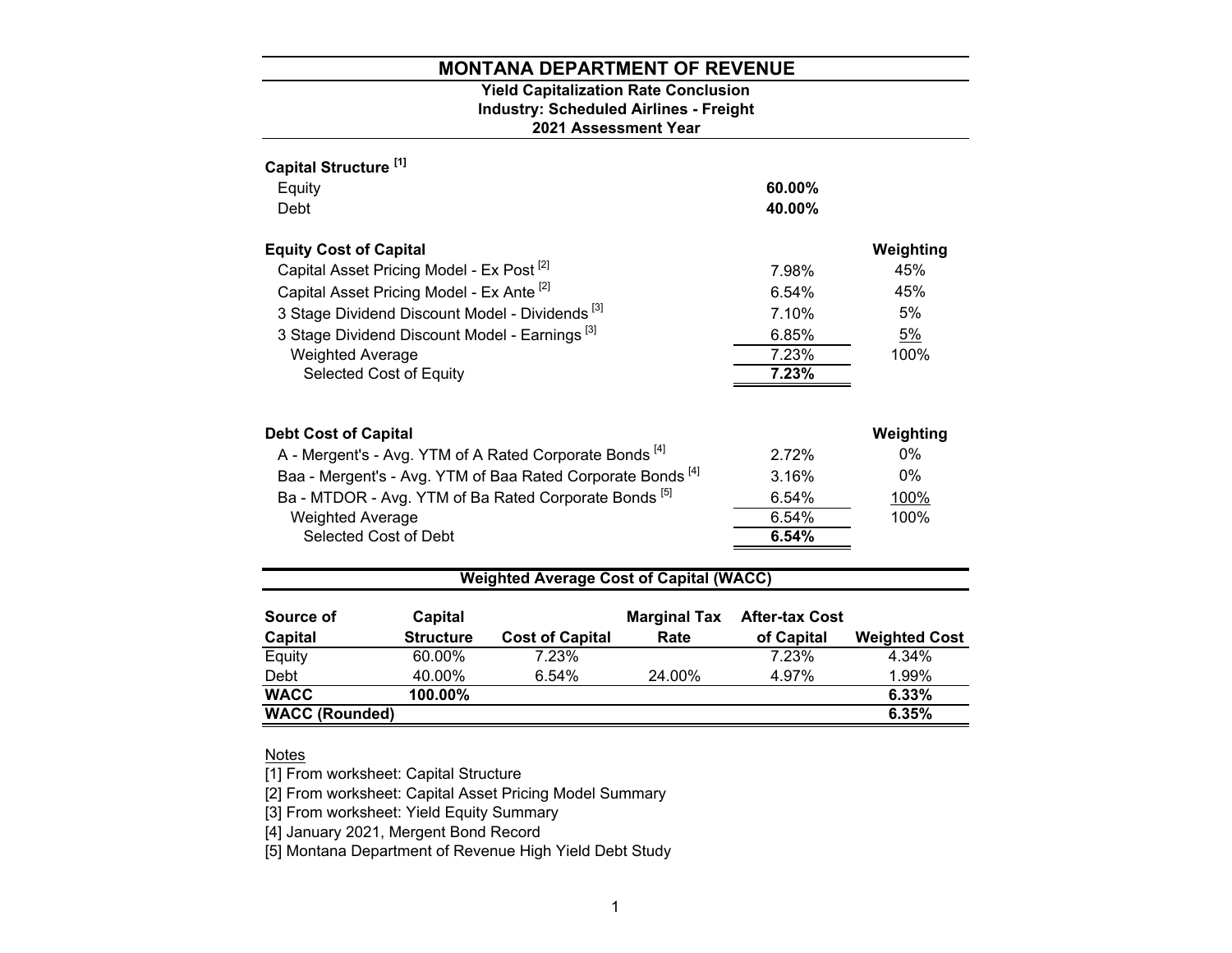# **2021 Assessment Year Industry: Scheduled Airlines - Freight Direct Capitalization Rate Conclusion**

| Capital Structure <sup>[1]</sup><br>Equity<br>Debt     | $60.00\%$<br>40.00% |
|--------------------------------------------------------|---------------------|
| <b>Equity Capitalization Rate [2]</b><br>NOI After-tax | 5.80%               |
| <b>GCF</b>                                             | 12.10%              |
| Debt Capitalization Rate <sup>[3]</sup>                |                     |
| <b>Calculated Current Yield</b>                        | 4.20%               |

| <b>Source of Capital</b> | Capital<br><b>Structure</b> | <b>Capitalization</b><br>Rate | <b>Marginal Tax</b><br>Rate | After-tax<br>Capitalization<br>Rate | Weighted<br>Capitalization<br>Rate |
|--------------------------|-----------------------------|-------------------------------|-----------------------------|-------------------------------------|------------------------------------|
| Equity                   | 60.00%                      | 5.80%                         |                             | 5.80%                               | 3.48%                              |
| Debt                     | 40.00%                      | 4.20%                         | 24.00%                      | 3.19%                               | 1.28%                              |
| <b>Total</b>             | 100.00%                     |                               |                             |                                     | 4.76%                              |
| <b>Total (Rounded)</b>   |                             |                               |                             |                                     | 4.80%                              |

| <b>GCF Direct Capitalization Rate</b> |                             |                               |                             |                                     |                                    |  |  |  |
|---------------------------------------|-----------------------------|-------------------------------|-----------------------------|-------------------------------------|------------------------------------|--|--|--|
| <b>Source of Capital</b>              | Capital<br><b>Structure</b> | <b>Capitalization</b><br>Rate | <b>Marginal Tax</b><br>Rate | After-tax<br>Capitalization<br>Rate | Weighted<br>Capitalization<br>Rate |  |  |  |
| Equity                                | 60.00%                      | 12.10%                        |                             | 12.10%                              | 7.26%                              |  |  |  |
| Debt                                  | 40.00%                      | 4.20%                         | 24.00%                      | 3.19%                               | 1.28%                              |  |  |  |
| <b>WACC</b>                           | 100.00%                     |                               |                             |                                     | 8.54%                              |  |  |  |
| <b>Total (Rounded)</b>                |                             |                               |                             |                                     | 8.55%                              |  |  |  |

<u>Notes</u>

[1] From worksheet: Capital Structure

[2] From worksheet: Direct Equity Summary

[3] From worksheet: Calculated Current Yield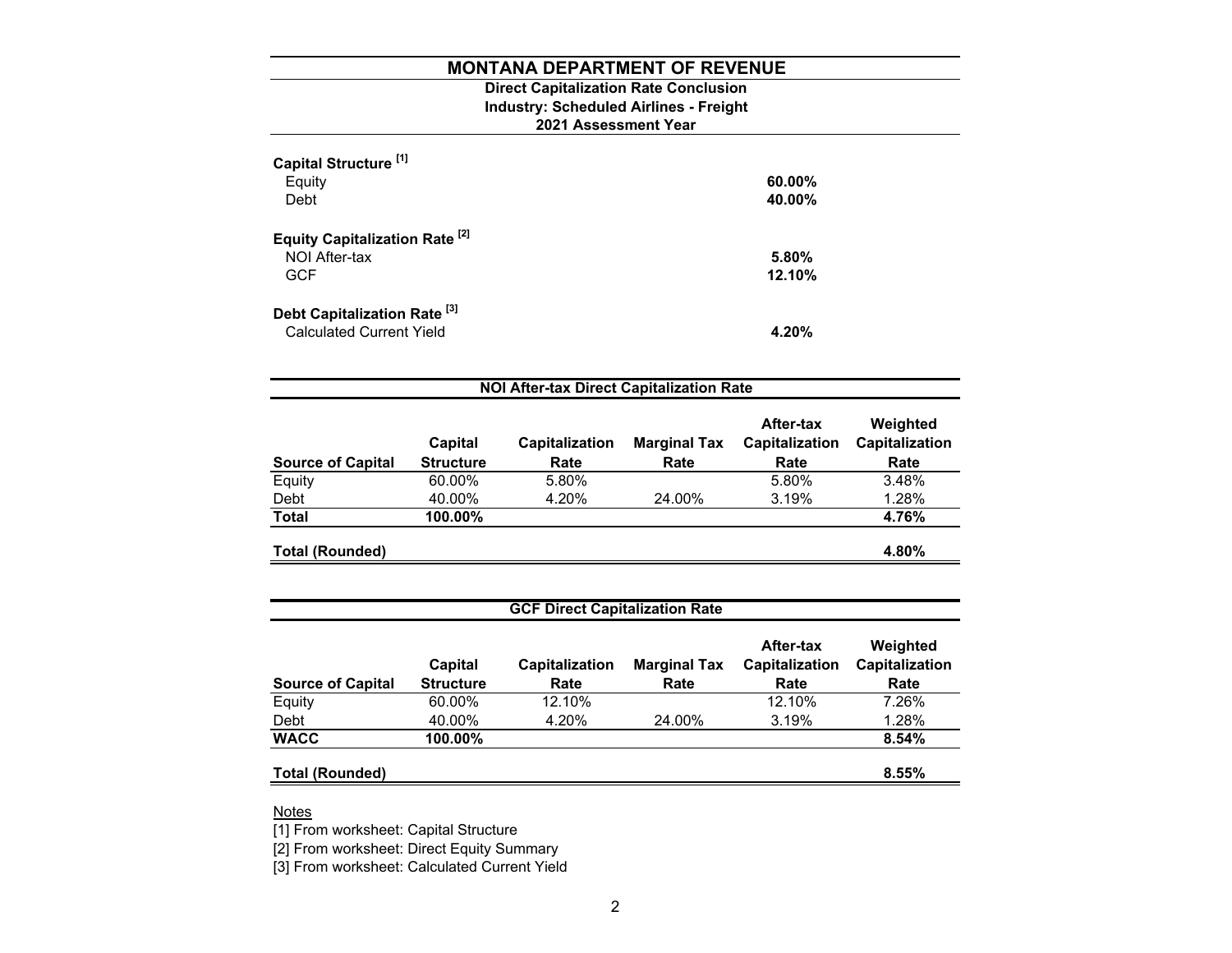# **Selection of Guideline Companies**

# **Industry: Scheduled Airlines - Freight**

### **2021 Assessment Year**

# **Screening Requirements:**

The universe of companies is all companies listed in Value Line under the air transport industry.

Companies were then selected using the following screening criteria:

- 1. Operates primarily as <sup>a</sup> freight carrier / air cargo service.
- 2. Actively traded on an American exchange.
- 3. Headquartered / incorporated in the United States
- 4. No significant merger & acquisition activity during the year.

|               |                  | <b>Actively</b> |                         | <b>Consider as</b> |                         |           |             |
|---------------|------------------|-----------------|-------------------------|--------------------|-------------------------|-----------|-------------|
|               |                  | traded on an    |                         | <b>Potential</b>   | <b>Not Engaged</b>      | Use as    |             |
| Company       |                  | American        | <b>Headquartered in</b> | Guideline          | in Material             | Guideline |             |
| <b>Ticker</b> | <b>Air Cargo</b> | exchange        | the United States       | Company            | <b>M&amp;A Activity</b> | Company   | <b>Note</b> |
| AAL           | <b>No</b>        |                 |                         |                    |                         |           |             |
| <b>AAWW</b>   | <b>Yes</b>       | Yes             | Yes                     | <b>Yes</b>         | No                      | Yes       |             |
| AIRT          | Yes              | Yes             | Yes                     | <b>Yes</b>         | No                      | Yes       |             |
| <b>ALGT</b>   | <b>No</b>        |                 |                         |                    |                         |           |             |
| <b>ALK</b>    | <b>No</b>        |                 |                         |                    |                         |           |             |
| ATSG          | Yes              | Yes             | Yes                     | Yes                | No                      | Yes       |             |
| CPA           | No               |                 |                         |                    |                         |           |             |
| DAL           | No               |                 |                         |                    |                         |           |             |
| <b>FDX</b>    | Yes              | Yes             | Yes                     | Yes                | No                      | Yes       |             |
| HA            | No               |                 |                         |                    |                         |           |             |
| <b>JBLU</b>   | No               |                 |                         |                    |                         |           |             |
| LUV           | No               |                 |                         |                    |                         |           |             |
| <b>MESA</b>   | No               |                 |                         |                    |                         |           |             |
| <b>RLGT</b>   | No               |                 |                         |                    |                         |           |             |
| <b>RYAAY</b>  | <b>No</b>        |                 |                         |                    |                         |           |             |
| SAVE          | No               |                 |                         |                    |                         |           |             |
| <b>SKYW</b>   | No               |                 |                         |                    |                         |           |             |
| UAL           | No               |                 |                         |                    |                         |           |             |
| <b>UPS</b>    | Yes              | Yes             | Yes                     | <b>Yes</b>         | No                      | Yes       |             |
| <b>VTOL</b>   | No               |                 |                         |                    |                         |           |             |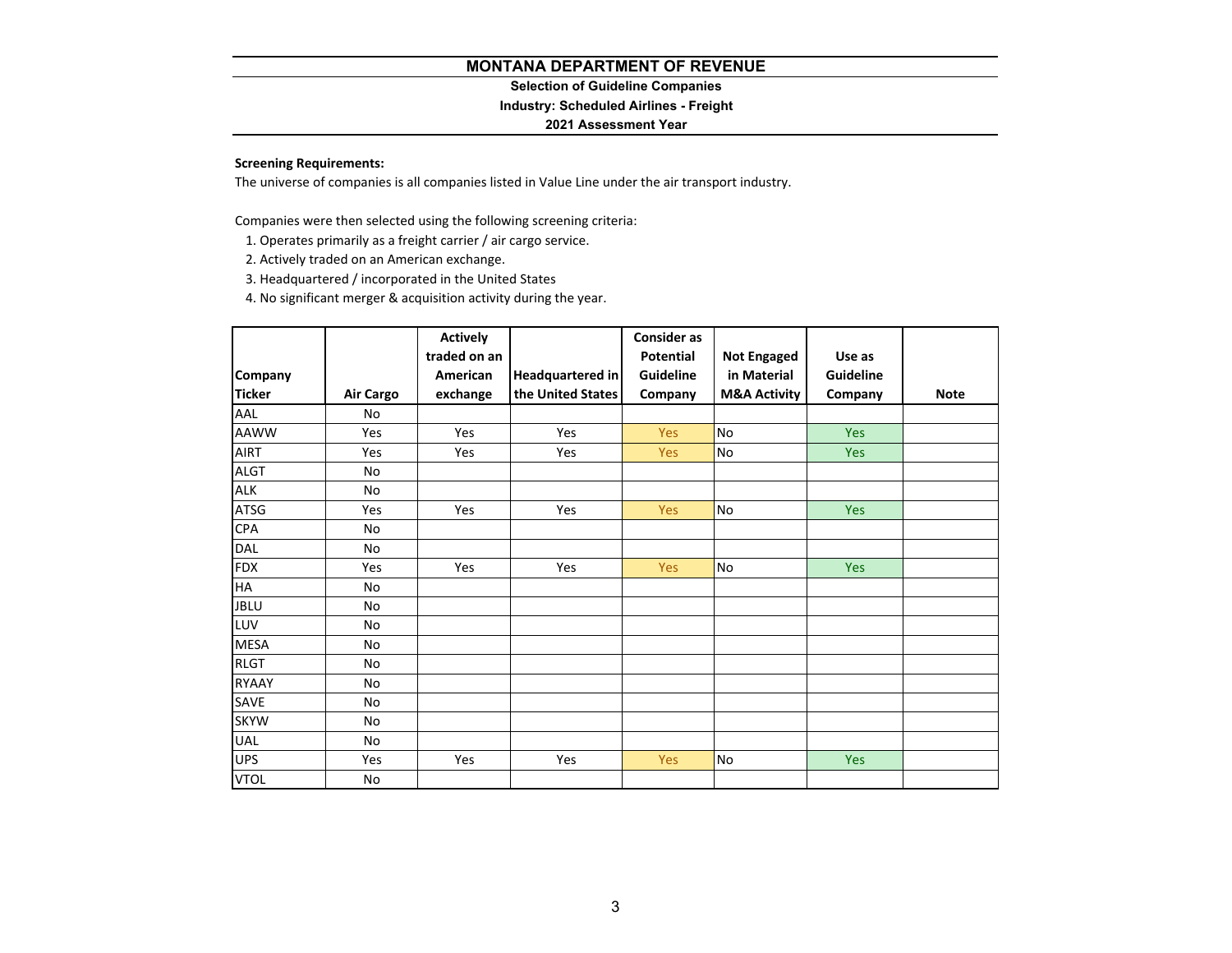### **MONTANA DEPARTMENT OF REVENUE Support for Capital Structure Industry: Scheduled Airlines - Freight 2021 Assessment Year**

# *(\$ and Shares Outstanding In Millions, Except Per Share Amounts)*

| A                    | в                           | C               | D          | E.                     |                | G                | н                   |                  |                  | ĸ             |          | М         | N         |
|----------------------|-----------------------------|-----------------|------------|------------------------|----------------|------------------|---------------------|------------------|------------------|---------------|----------|-----------|-----------|
|                      |                             |                 |            |                        | <b>End of</b>  |                  |                     |                  |                  | Total         |          |           |           |
|                      |                             |                 |            |                        | Year           |                  |                     |                  |                  | Common,       |          |           |           |
|                      |                             |                 |            |                        | <b>Closing</b> |                  |                     |                  | PV of            | Preferred, LT |          |           |           |
|                      |                             | Industry        | Financial  | <b>Shares</b>          | <b>Stock</b>   | <b>MV Common</b> | <b>MV Preferred</b> | <b>MV Long</b>   | <b>Operating</b> | Debt, & Op    |          | %         | % Debt &  |
| <b>Ticker</b>        | Company                     | Group           |            | Strength   Outstanding | Price          | <b>Stock</b>     | <b>Stock</b>        | <b>Term Debt</b> | Leases           | Leases        | % Common | Preferred | Op Leases |
|                      |                             | Value Line      | Value Line | 10-K                   | Yahoo          | ExF              | 10-K                | $10-K$           | $10-K$           | $G+H+H+J$     | G/K      | H/K       | $(l+J)/K$ |
|                      |                             |                 |            |                        |                |                  | Note [1]            | Note [2]         |                  |               |          |           |           |
| <b>AAWW</b>          | Atlas Air Worldwide         | <b>AIRTRANS</b> | B          | 27.517                 | 54.54          | 1,501            | $\Omega$            | 2,502            | 477              | 4,480         | 34%      | 0%        | 66%       |
| <b>AIRT</b>          | Air T Inc                   | <b>AIRTRANS</b> | C          | 2.882                  | 24.90          | 72               |                     | 86               |                  | 167           | 43%      | 0%        | 57%       |
| <b>ATSG</b>          | Air Transport Services Grp. | <b>AIRTRANS</b> | B          | 59.560                 | 31.34          | 1,867            |                     | 1,550            | 69               | 3,485         | 54%      | 0%        | 46%       |
| FDX                  | FedEx Corp.                 | <b>AIRTRANS</b> | $A++$      | 261.954                | 259.62         | 68,009           |                     | 22,800           | 14,118           | 104,927       | 65%      | 0%        | 35%       |
| <b>UPS</b>           | United Parcel Serv.         | <b>AIRTRANS</b> | A+         | 719.507                | 168.40         | 121,165          | 0                   | 28,300           | 3,100            | 152,565       | 79%      | 0%        | 21%       |
| <b>All Companies</b> |                             |                 |            |                        |                | 192,613          | $\Omega$            | 55,238           | 17,773           | 265,624       | 73%      | 0%        | 27%       |
| Average              |                             |                 |            |                        |                |                  |                     |                  |                  |               | 55%      | 0%        | 45%       |
| Median               |                             |                 |            |                        |                |                  |                     |                  |                  |               | 54%      | 0%        | 46%       |
| High                 |                             |                 |            |                        |                |                  |                     |                  |                  |               | 79%      | 0%        | 66%       |
| Low                  |                             |                 |            |                        |                |                  |                     |                  |                  |               | 34%      | 0%        | 21%       |
| <b>Selected</b>      |                             |                 |            |                        |                |                  |                     |                  |                  |               | 60%      |           | 40%       |

| Notes                                                                                                                                                                                                                          |                   |     | <b>Median</b> |     |
|--------------------------------------------------------------------------------------------------------------------------------------------------------------------------------------------------------------------------------|-------------------|-----|---------------|-----|
| [1] Market value of preferred stock assumed to equal book value                                                                                                                                                                | Current Year      | 54% | 0%            | 46% |
| [2] Market value of debt is fair value of long term debt from 10-K notes                                                                                                                                                       | <b>Prior Year</b> | 48% | 0%            | 52% |
|                                                                                                                                                                                                                                | 2 Years Prior     | 48% | 0%            | 52% |
| MCA 15-1-210, rationale for changes to quideline companies:                                                                                                                                                                    | 3 Year Average    | 50% | 0%            | 50% |
| the second contract of the second contract of the second contract of the second contract of the second contract of the second contract of the second contract of the second contract of the second contract of the second cont |                   |     |               |     |

2021 - No changes to guideline companies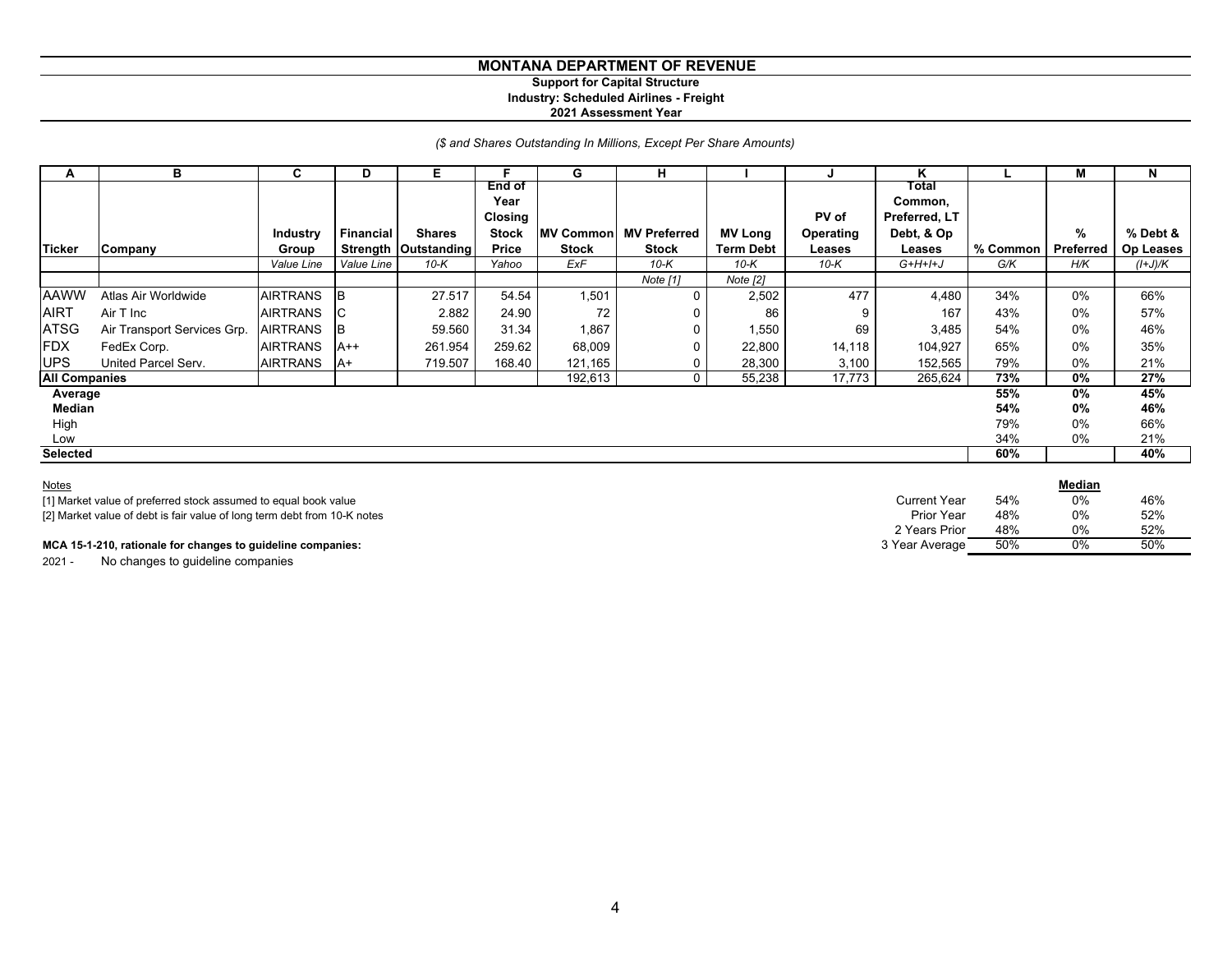# **Industry: Scheduled Airlines - Freight Capital Asset Pricing Model (CAPM)**

**2021 Assessment Year**

### *k <sup>e</sup>= R <sup>f</sup><sup>+</sup>β x ERP*

|           |                                   | Ex Post | Ex Ante |
|-----------|-----------------------------------|---------|---------|
| $K_{e}$   | Cost of Equity                    | 7.98%   | 6.54%   |
| $R_f =$   | <b>Risk Free Rate</b>             | 1.45%   | 1.45%   |
| $\beta =$ | Beta                              | 0.90    | 0.90    |
| $ERP =$   | Equity Risk Premium $(R_m - R_f)$ | 7.25%   | 5.65%   |
| $R_m =$   | Market Rate of Return             | 8.70%   | 7.10%   |

### **Risk Free Rate Measures (Rf):**

| The Value Line Investment Survey: Selection & Opinion [1]                                                                                                                                                                       |       |
|---------------------------------------------------------------------------------------------------------------------------------------------------------------------------------------------------------------------------------|-------|
| January 1, 2021 Page 701                                                                                                                                                                                                        |       |
| Selected Yields on Taxable U.S. Treasury Securities as of 12/21/20                                                                                                                                                              |       |
| $10$ -year                                                                                                                                                                                                                      | 0.95% |
| $30$ -year                                                                                                                                                                                                                      | 1.68% |
| Federal Reserve Statistical Release <sup>[2]</sup> and U.S. Department of the Treasury, Daily Treasury Yield Curve Rates <sup>[3]</sup><br>U.S. government securities, Treasury constant maturities, Nominal, December 31, 2020 |       |
| $10$ -year                                                                                                                                                                                                                      | 0.93% |
| 20-year                                                                                                                                                                                                                         | 1.45% |
| 30-year                                                                                                                                                                                                                         | 1.65% |
| <b>Risk Free Rate Selected</b>                                                                                                                                                                                                  | 1.45% |

### <u>Notes</u>

[1] "Value Line Selection & Opinion", Value Line (January 3, 2020)

[2] https://www.federalreserve.gov/datadownload/Choose.aspx?rel=H.15

[3] https://www.treasury.gov/resource-center/data-chart-center/interest-rates/

### **Ex Post - Equity Risk Premium Measures (ERP = Rm - Rf)**

| Duff & Phelps, 2021 Cost of Capital Navigator |                 |             |       |       |            |
|-----------------------------------------------|-----------------|-------------|-------|-------|------------|
|                                               |                 | $R_m^{[4]}$ | $R_m$ | $R_f$ | <b>ERP</b> |
| ERP "Historical" - Ex Post                    | Arithmetic Avg. | 8.70%       | 8.70% | 1.45% | 7.25%      |
| ERP "Supply-side" - Ex Post                   | Arithmetic Avg. | 7.45%       | 7.45% | 1.45% | 6.00%      |
| <b>Ex Post Equity Risk Premium Selected</b>   |                 | 8.70%       |       | 1.45% | 7.25%      |
|                                               |                 |             |       |       |            |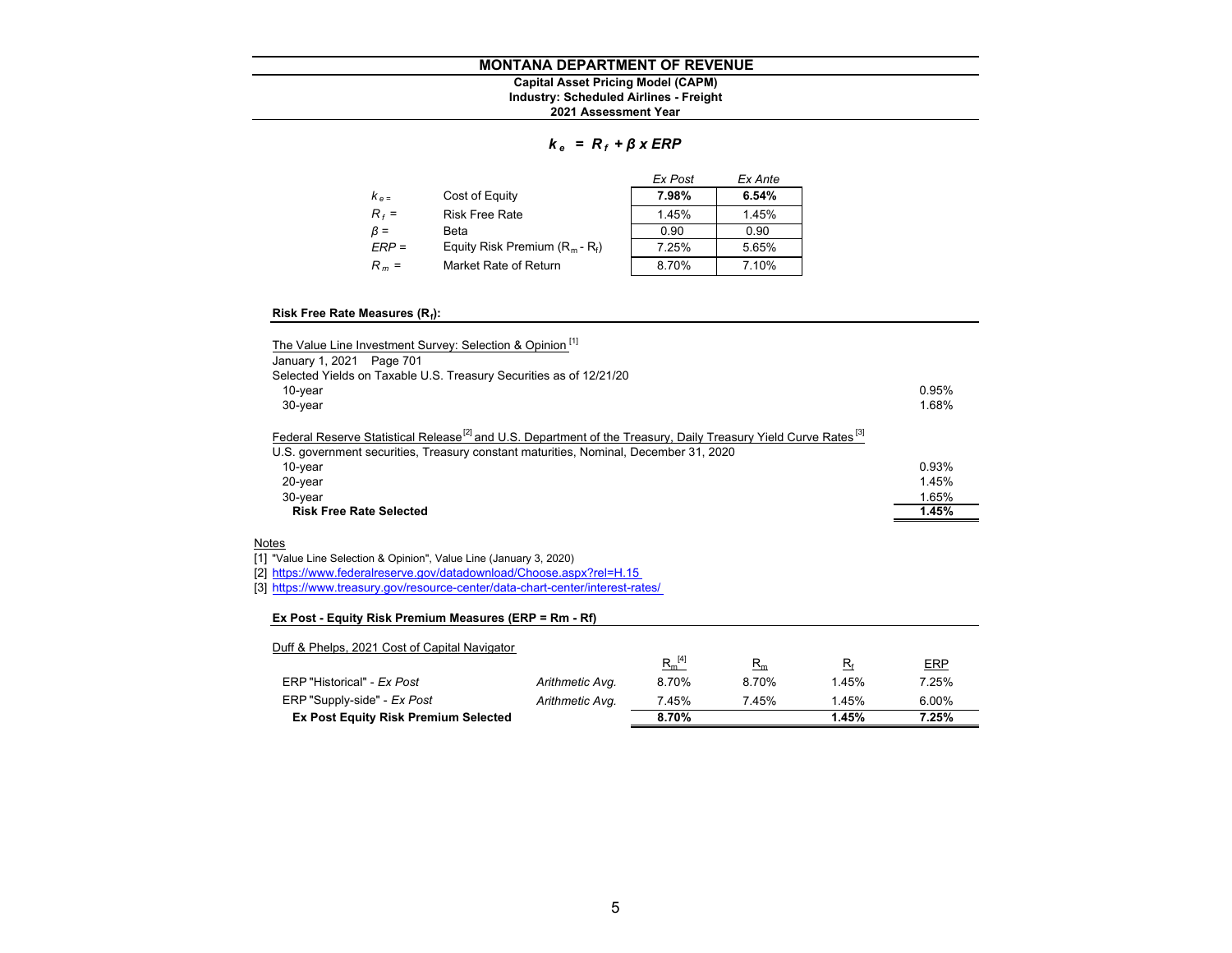# **Capital Asset Pricing Model (CAPM)**

**Industry: Scheduled Airlines - Freight**

### **2021 Assessment Year**

### *k <sup>e</sup>= R <sup>f</sup><sup>+</sup>β x ERP*

| $R_m^{[4]}$<br>7.44% | $R_m$<br>7.44% | $R_{\rm f}$<br>1.45% | <b>ERP</b><br>5.99% |
|----------------------|----------------|----------------------|---------------------|
|                      |                |                      |                     |
| $R_m^{[4]}$          | $R_m$          | $R_f$                | <b>ERP</b>          |
|                      | 8.00%          | 2.50%                | 5.50%               |
|                      |                |                      |                     |
| $R_m^{[4]}$          | $R_m$          | $R_{\rm f}$          | <b>ERP</b>          |
| 6.17%                | 5.65%          | 0.93%                | 4.72%               |
| 6.39%                | 5.87%          | 0.93%                | 4.94%               |
| $R_m^{[4]}$          | $R_m$          | $R_{\rm f}$          | <u>ERP</u>          |
| 6.67%                | 6.74%          |                      | 5.29%               |
| 6.39%                | 6.66%          |                      | 5.22%               |
| 7.44%                | 8.00%          |                      | 5.99%               |
| 6.17%                | 5.65%          |                      | 4.72%               |
| 7.10%                |                | 1.45%                | 5.65%               |
|                      |                |                      |                     |

### Notes

 $\overline{\left[4\right]}$   $\overline{\mathsf{R}_{\mathsf{m}}}$  estimated using selected Risk Free Rate ( $\overline{\mathsf{R}_{\mathsf{f}}}$ )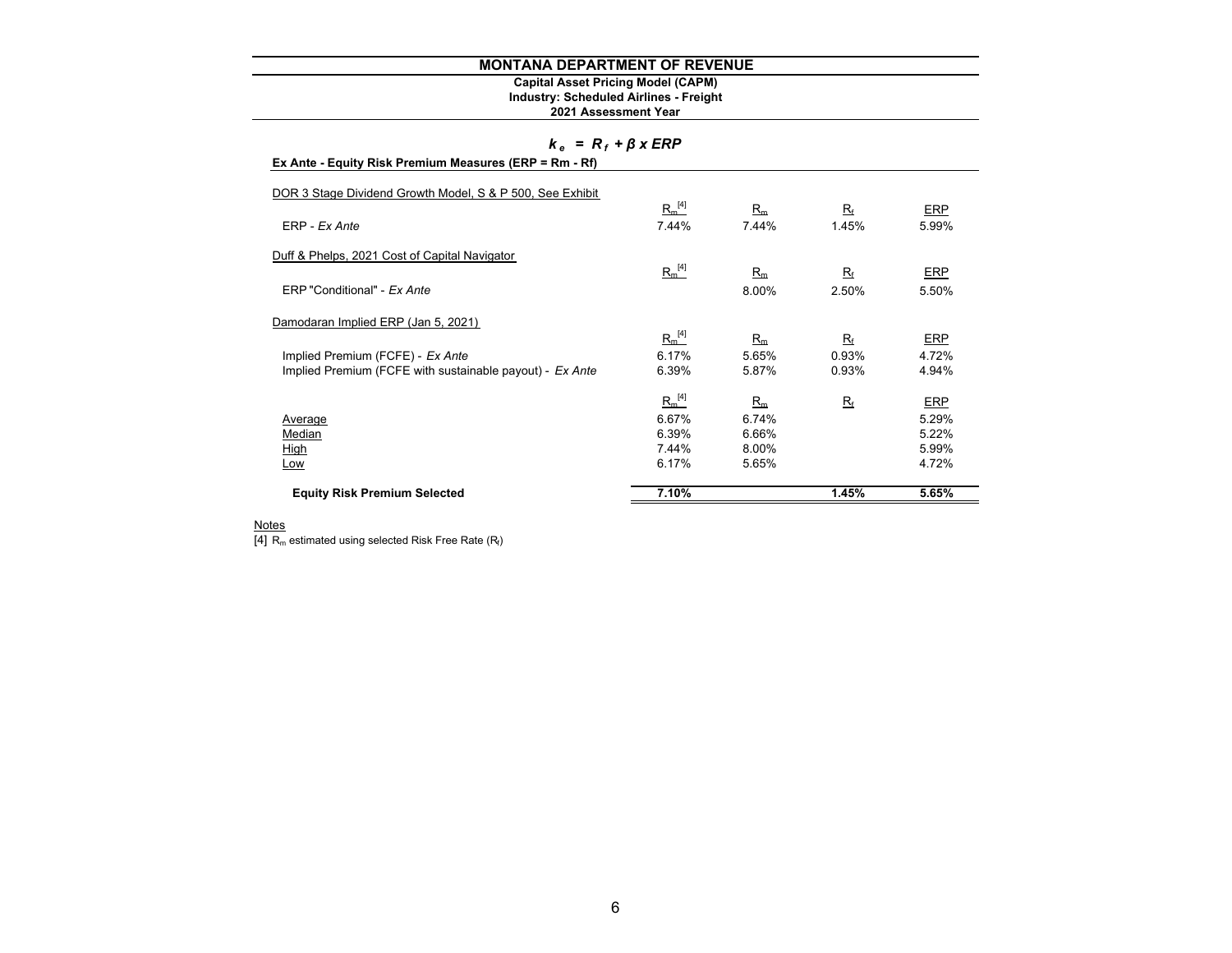# **2021 Assessment Year Industry: Scheduled Airlines - Freight Support for Beta Selection in CAPM**

| A               | в                           | C                 | D                | Е                 |
|-----------------|-----------------------------|-------------------|------------------|-------------------|
|                 |                             | <b>Industry</b>   | <b>Financial</b> |                   |
| <b>Ticker</b>   | Company                     | Group             | <b>Strength</b>  | <b>Beta</b>       |
|                 |                             | <b>Value Line</b> | Value Line       | <b>Value Line</b> |
| <b>AAWW</b>     | Atlas Air Worldwide         | <b>AIRTRANS</b>   | B                | 0.75              |
| <b>AIRT</b>     | Air T Inc                   | <b>AIRTRANS</b>   | IС               | 1.00              |
| <b>ATSG</b>     | Air Transport Services Grp. | <b>AIRTRANS</b>   | B                | 0.75              |
| <b>FDX</b>      | FedEx Corp.                 | <b>AIRTRANS</b>   | $A++$            | 1.10              |
| <b>UPS</b>      | United Parcel Serv.         | <b>AIRTRANS</b>   | A+               | 0.80              |
| Average         |                             |                   |                  | 0.88              |
| <b>Median</b>   |                             |                   |                  | 0.80              |
| High            |                             |                   |                  | 1.10              |
| Low             |                             |                   |                  | 0.75              |
| <b>Selected</b> |                             |                   |                  | 0.90              |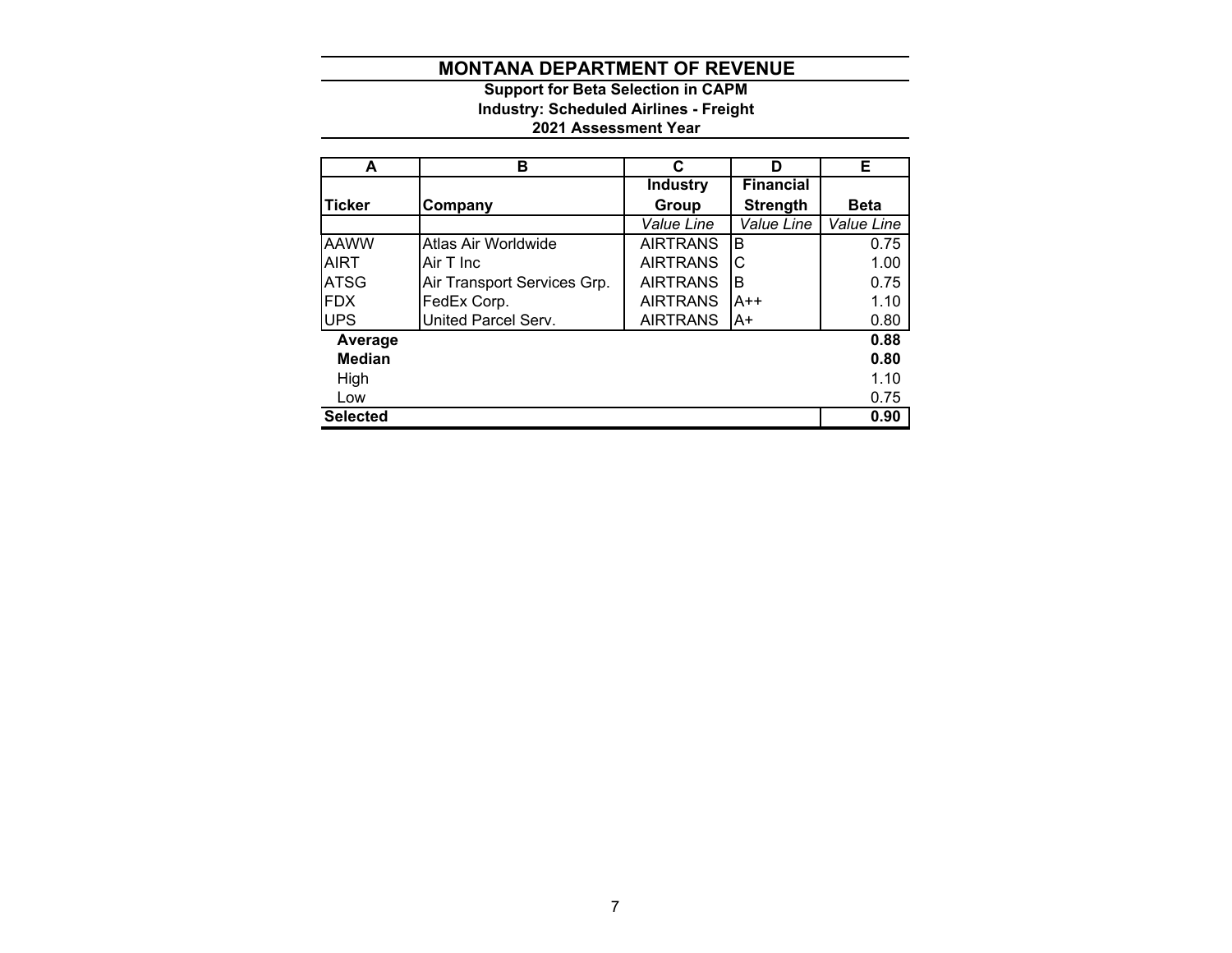# **Inflation & Real Growth**

**Industry: Scheduled Airlines - Freight**

### **2021 Assessment Year**

|                                                   |                           |                             |                          | <b>Nominal Growth</b> |       |
|---------------------------------------------------|---------------------------|-----------------------------|--------------------------|-----------------------|-------|
| A                                                 | в                         | C                           | D                        | Е                     | F     |
| <b>Source Description</b>                         | <b>Inflation</b><br>(CPI) | <b>Real Growth</b><br>(GDP) | <b>Nominal</b><br>Growth | Low                   | High  |
| Livingston Survey <sup>[1]</sup>                  | 2.19%                     | 2.21%                       | 4.40%                    |                       |       |
| Survey of Professional Forecasters <sup>[2]</sup> | 2.24%                     | 2.27%                       | 4.51%                    |                       |       |
| Congressional Budget Office <sup>[3]</sup>        | 1.90%                     | 3.70%                       | 5.60%                    |                       |       |
| Average                                           | 2.11%                     | 2.73%                       | 4.84%                    |                       |       |
| Median                                            | 2.19%                     | 2.27%                       | 4.46%                    |                       |       |
| High                                              | 2.24%                     | 3.70%                       | 5.94%                    |                       |       |
| Low                                               | 1.90%                     | 2.21%                       | 4.11%                    |                       |       |
| <b>Selected</b>                                   | 2.00%                     | 2.50%                       | 4.50%                    | 4.11%                 | 5.94% |

| <b>Inflationary Trend Factors</b> |                  |                                                     |                                      |                                   |                                                     |                                       |
|-----------------------------------|------------------|-----------------------------------------------------|--------------------------------------|-----------------------------------|-----------------------------------------------------|---------------------------------------|
| Year                              | Dec. CPI-U Index | Percent<br>Change<br><b>From</b><br><b>Previous</b> | Dec. to Dec.<br>Conversion<br>Factor | Annual Avg.<br><b>CPI-U Index</b> | Percent<br>Change<br><b>From</b><br><b>Previous</b> | Annual<br><b>Conversion</b><br>Factor |
|                                   | Note [5]         | Note [6]                                            | Note [7]                             | Note [5]                          | Note [6]                                            | Note [7]                              |
| 2008                              | 210.228          |                                                     | 1.2390                               | 215.303                           |                                                     | 1.2021                                |
| 2009                              | 215.949          | 2.6%                                                | 1.2062                               | 214.537                           | $-0.4%$                                             | 1.2064                                |
| 2010                              | 219.179          | 1.5%                                                | 1.1884                               | 218.056                           | 1.6%                                                | 1.1869                                |
| 2011                              | 225.672          | 2.9%                                                | 1.1542                               | 224.939                           | 3.1%                                                | 1.1506                                |
| 2012                              | 229.601          | 1.7%                                                | 1.1345                               | 229.594                           | 2.0%                                                | 1.1273                                |
| 2013                              | 233.049          | 1.5%                                                | 1.1177                               | 232.957                           | 1.4%                                                | 1.1110                                |
| 2014                              | 234.812          | 0.8%                                                | 1.1093                               | 236.736                           | 1.6%                                                | 1.0932                                |
| 2015                              | 236.525          | 0.7%                                                | 1.1013                               | 237.017                           | 0.1%                                                | 1.0920                                |
| 2016                              | 241.432          | 2.0%                                                | 1.0789                               | 240.007                           | 1.2%                                                | 1.0783                                |
| 2017                              | 246.524          | 2.1%                                                | 1.0566                               | 245.120                           | 2.1%                                                | 1.0559                                |
| 2018                              | 251.233          | 1.9%                                                | 1.0368                               | 251.107                           | 2.4%                                                | 1.0307                                |
| 2019                              | 256.974          | 2.2%                                                | 1.0136                               | 255.657                           | 1.8%                                                | 1.0123                                |
| 2020                              | 260.474          | 1.3%                                                | 1.0000                               | 258.811                           | 1.2%                                                | 1.0000                                |

<u>Notes</u>

[1] Federal Reserve Bank of Philadelphia The Livingston Survey December 18, 2020 Table 3 Inflation Rate and Real GDP mean

https://www.philadelphiafed.org/research-and-data/real-time-center/livingston-survey

[2] Federal Reserve Bank of Philadelphia Survey of Professional Forecasters February 12, 2021 Table 8 and Table 9 Average over next 10-Year mean

https://www.philadelphiafed.org/surveys-and-data/real-time-data-research/survey-of-professional-forecasters [3] Congressional Budget Office, The Budget and Economic Outlook: 2021 to 2031, Table 2-1

https://www.cbo.gov/about/products/budget-economic-data#4

[5] Historical Consumer Price Index for All Urban Consumers (CPI-U): U.S. city average, all items, index averages (1982-84=100, unless otherwise noted)

https://www.bls.gov/cpi/tables/supplemental-files/historical-cpi-u-202001.pdf

[6] (Row year - Previous Year) / Row Year

[7] Most current year / Row year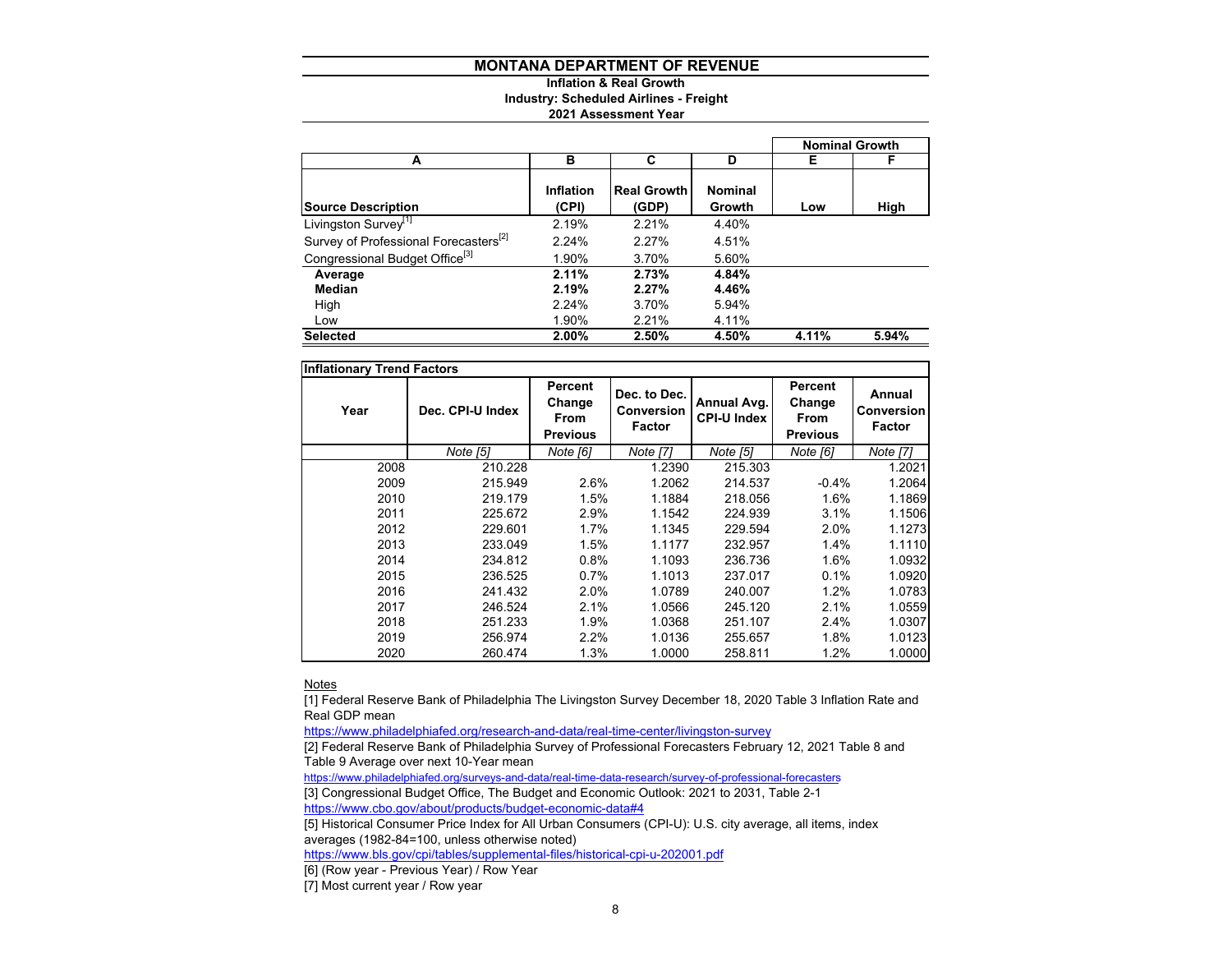# **3 Stage Dividend Discount Model (DDM)**

**Industry: Scheduled Airlines - Freight**

**2021 Assessment Year**

 $k_e = (D_1 / P_0) + g$ 

**ke =** Cost of Equity

**D<sub>1</sub>** = Expected Dividend

**P<sub>0</sub>** = Current Price Per Share

**g =** Sustainable Long-Term Growth

| A               | в                           | C              | D             | E.                     |                            | G                          | н                     |                       |
|-----------------|-----------------------------|----------------|---------------|------------------------|----------------------------|----------------------------|-----------------------|-----------------------|
|                 |                             | 2020           | 2021 Est      |                        | <b>Sustainable</b>         | <b>Sustainable</b>         | <b>Cost of Equity</b> | <b>Cost of Equity</b> |
|                 |                             | Year End Stock | Div'ds Decl'd | <b>Expected Equity</b> | Long-Term                  | Long-Term                  | <b>Dividend</b>       | <b>Earnings</b>       |
| <b>Ticker</b>   | Company                     | <b>Price</b>   | per sh        | <b>Payout Yield</b>    | Growth Rate <sup>[1]</sup> | Growth Rate <sup>[1]</sup> | Growth                | Growth                |
|                 |                             | Yahoo          | Value Line    | D/C                    | <b>Dividends</b>           | Earnings                   | E+F                   | E+G                   |
|                 |                             | $P_0$          | $D_1$         | $D_1/P_0$              | g                          | g                          | $k_e$                 | $k_e$                 |
| <b>AAWW</b>     | Atlas Air Worldwide         | 54.54          | 0.00          | 0.00%                  |                            |                            |                       |                       |
| <b>AIRT</b>     | Air T Inc                   | 24.90          | 0.00          | 0.00%                  |                            |                            |                       |                       |
| <b>ATSG</b>     | Air Transport Services Grp. | 31.34          | 0.00          | 0.00%                  |                            |                            |                       |                       |
| FDX             | FedEx Corp.                 | 259.62         | 2.60          | 1.00%                  | 4.78%                      | 4.62%                      | 5.79%                 | 5.62%                 |
| <b>UPS</b>      | United Parcel Serv.         | 168.40         | 4.24          | 2.52%                  | 5.86%                      | 5.56%                      | 8.38%                 | 8.08%                 |
| Average         |                             |                |               |                        |                            |                            | 7.08%                 | 6.85%                 |
| <b>Median</b>   |                             |                |               |                        |                            |                            | 7.08%                 | 6.85%                 |
| High            |                             |                |               |                        |                            |                            | 8.38%                 | 8.08%                 |
| Low             |                             |                |               |                        |                            |                            | 5.79%                 | 5.62%                 |
| <b>Selected</b> |                             |                |               |                        |                            |                            | 7.10%                 | 6.85%                 |

# <u>Notes</u>

[1] From worksheet: DDM Sustainable Long-Term Growth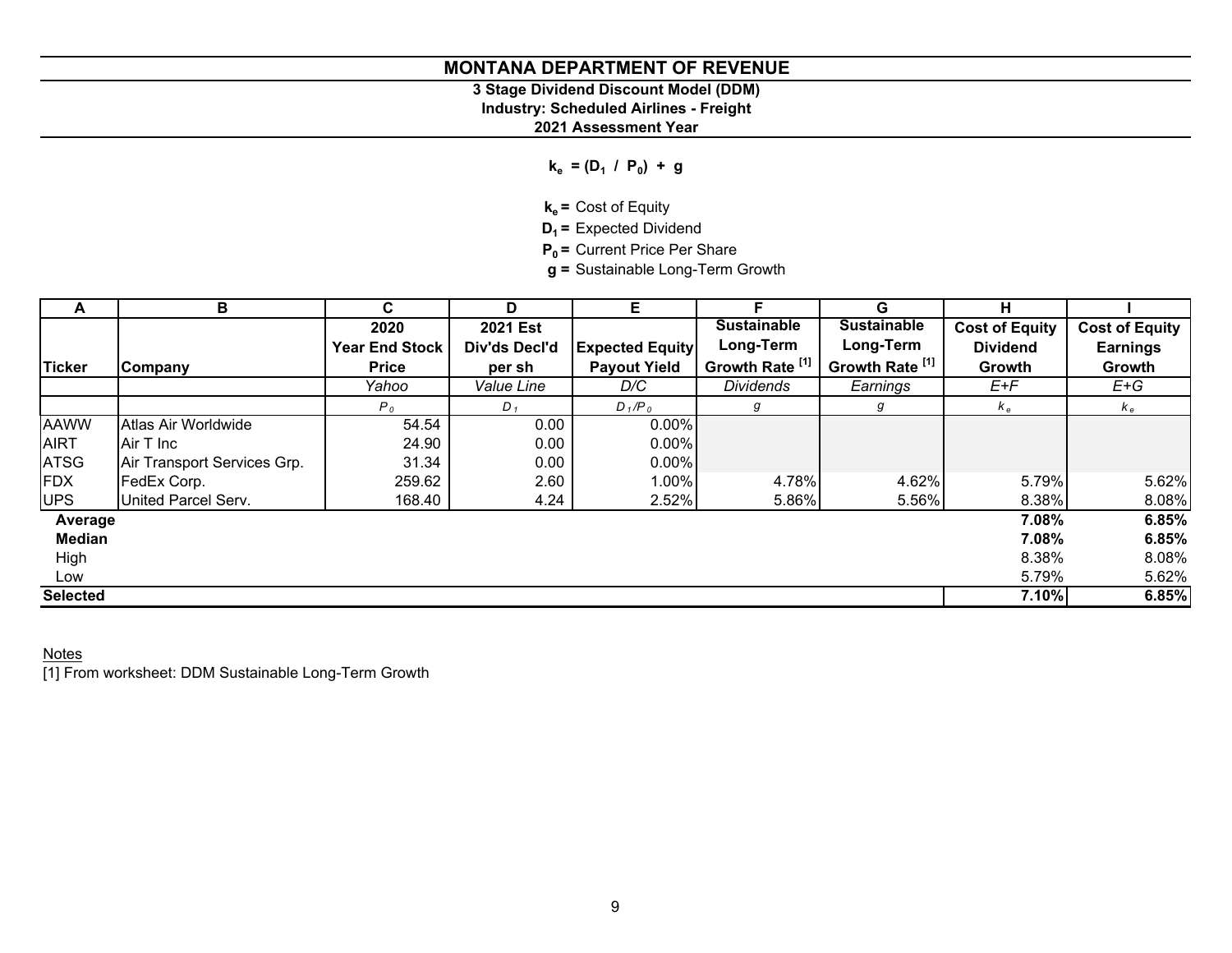# **Support for DDM - Short Term Growth Rate Calculations Industry: Scheduled Airlines - Freight**

# **2021 Assessment Year**

| A           | в                           |                      | D               |                 |                           | G                 |
|-------------|-----------------------------|----------------------|-----------------|-----------------|---------------------------|-------------------|
|             |                             | <b>End of Year</b>   | Div'ds Decl'd   | <b>Expected</b> | Div'ds Decl'd             |                   |
|             |                             | <b>Closing Stock</b> | per sh          | <b>Dividend</b> | per sh                    | <b>Short-Term</b> |
| Ticker      | Company                     | <b>Price</b>         | <b>2021 Est</b> | Yield           | 2024-2026 Est Growth Rate |                   |
|             |                             | Yahoo                | Value Line      | D/C             | Value Line                | Note [1]          |
| <b>AAWW</b> | Atlas Air Worldwide         | 54.54                | 0.00            | 0.00%           | 0.00                      |                   |
| <b>AIRT</b> | Air T Inc                   | 24.90                | 0.00            | 0.00%           | 0.00                      |                   |
| <b>ATSG</b> | Air Transport Services Grp. | 31.34                | 0.00            | $0.00\%$        | 0.00                      |                   |
| <b>FDX</b>  | FedEx Corp.                 | 259.62               | 2.60            | 1.00%           | 3.30                      | 6.14%             |
| UPS         | United Parcel Serv.         | 168.40               | 4.24            | 2.52%           | 5.75                      | 7.91%             |

| $\overline{\phantom{a}}$ | в                           | С                   |               |                    |
|--------------------------|-----------------------------|---------------------|---------------|--------------------|
|                          |                             | <b>Earnings per</b> | Earnings per  |                    |
|                          |                             | share               | share         | <b>Short-Term</b>  |
| <b>Ticker</b>            | Company                     | <b>2021 Est</b>     | 2024-2026 Est | <b>Growth Rate</b> |
|                          |                             | Value Line          | Value Line    | Note [1]           |
| <b>AAWW</b>              | Atlas Air Worldwide         | 9.50                | 15.00         | 12.10%             |
| AIRT                     | Air T Inc                   | 0.00                | 0.00          |                    |
| <b>ATSG</b>              | Air Transport Services Grp. | 1.73                | 0.00          |                    |
| FDX                      | FedEx Corp.                 | 17.80               | 21.85         | 5.26%              |
| UPS                      | United Parcel Serv.         | 9.00                | 11.90         | 7.23%              |

<u>Notes</u>

[1] 5 year compound annual growth rate (CAGR) - 4 periods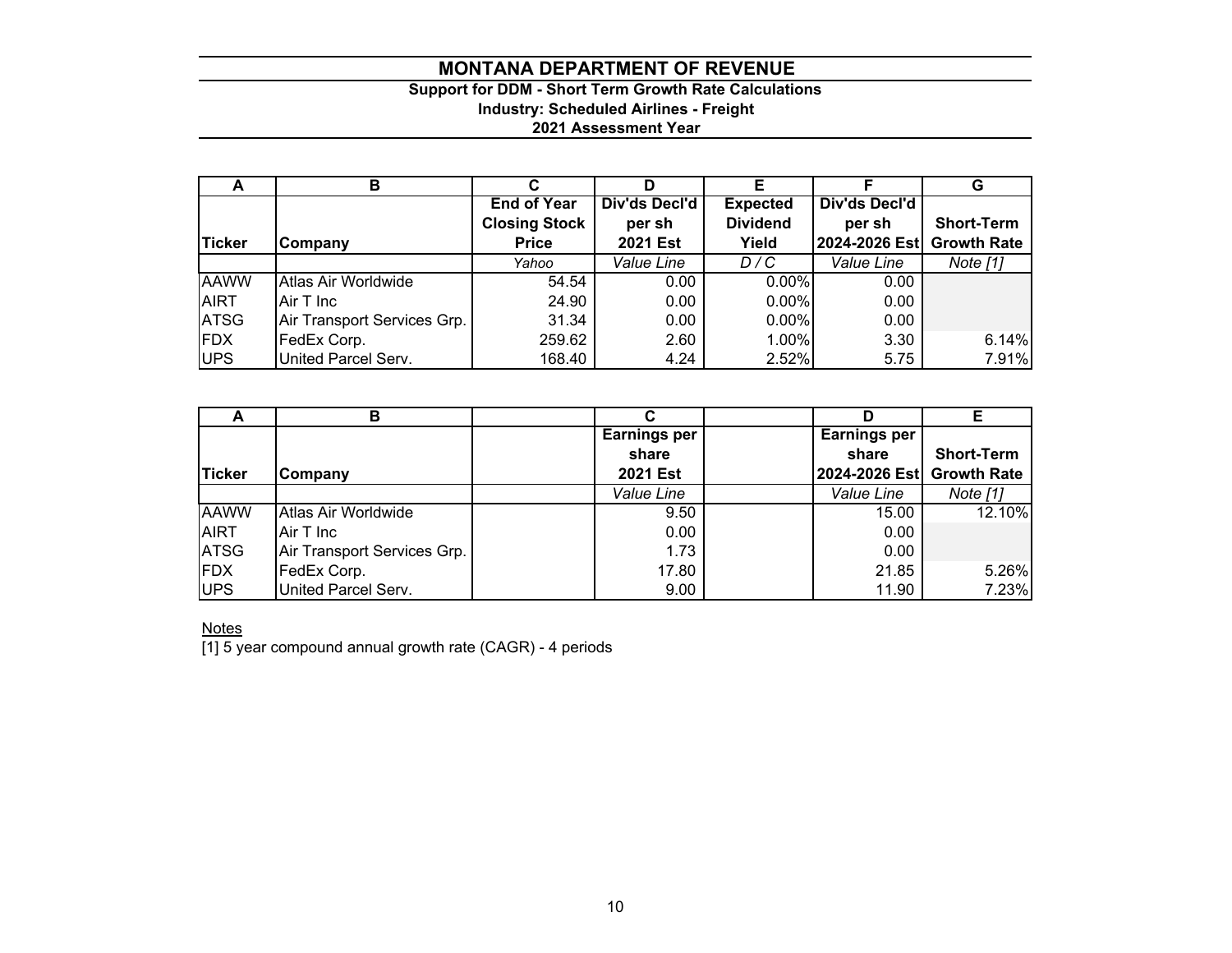# **DDM Sustainable Long Term Growth**

**Industry: Scheduled Airlines - Freight**

### **2021 Assessment Year**

|             | Dividend Growth Rate        |                                          |                                                                    |                                                    |                          |                               |                                                                         |                       | Stage 1 |      |       |       |       |
|-------------|-----------------------------|------------------------------------------|--------------------------------------------------------------------|----------------------------------------------------|--------------------------|-------------------------------|-------------------------------------------------------------------------|-----------------------|---------|------|-------|-------|-------|
| Ticker      | Company                     | Year End<br><b>Stock</b><br><b>Price</b> | Expected<br>Short-Term<br><b>Dividend</b><br><b>Growth</b><br>Rate | Expected<br>Long-Term   Expected<br>Growth<br>Rate | <b>Dividend</b><br>Yield | Internal<br>Rate of<br>Return | Implied<br><b>Sustainable</b><br>Long-Term<br><b>Growth Rate</b><br>(g) | Initial<br>Investment | $D_1$   | D,   | $D_3$ | $D_4$ | $D_5$ |
|             |                             |                                          |                                                                    |                                                    |                          |                               | $Ke = IRR$ of $g = IRR - Div.$                                          |                       |         |      |       |       |       |
|             |                             | Yahoo                                    | Note [1]                                                           | Note [2]                                           | $D_1/P_0$                | $D_1:D_{500}$                 | Yield                                                                   |                       |         |      |       |       |       |
| <b>AAWW</b> | Atlas Air Worldwide         | 54.54                                    | $0.00\%$                                                           | 4.50%                                              | $0.00\%$                 |                               |                                                                         | (54.54)               | 0.00    | 0.00 | 0.00  | 0.00  | 0.00  |
| <b>AIRT</b> | Air T Inc                   | 24.90                                    | $0.00\%$                                                           | 4.50%                                              | $0.00\%$                 |                               |                                                                         | (24.90)               | 0.00    | 0.00 | 0.00  | 0.00  | 0.00  |
| <b>ATSG</b> | Air Transport Services Grp. | 31.34                                    | $0.00\%$                                                           | 4.50%                                              | $0.00\%$                 |                               |                                                                         | (31.34)               | 0.00    | 0.00 | 0.00  | 0.00  | 0.00  |
| <b>FDX</b>  | FedEx Corp.                 | 259.62                                   | 6.14%                                                              | 4.50%                                              | 1.00%                    | 5.79%                         | 4.78%                                                                   | (259.62)              | 2.60    | 2.76 | 2.93  | 3.11  | 3.30  |
| <b>UPS</b>  | United Parcel Serv.         | 168.40                                   | 7.91%                                                              | 4.50%                                              | 2.52%                    | 8.38%                         | 5.86%                                                                   | (168.40)              | 4.24    | 4.58 | 4.94  | 5.33  | 5.75  |

|               | Earnings Growth Rate        |                                   |                                                                    |                                                      |                          |                               |                                                                         |                              | Stage 1 |                |       |       |       |
|---------------|-----------------------------|-----------------------------------|--------------------------------------------------------------------|------------------------------------------------------|--------------------------|-------------------------------|-------------------------------------------------------------------------|------------------------------|---------|----------------|-------|-------|-------|
| <b>Ticker</b> | Company                     | Year End<br><b>Stock</b><br>Price | Expected<br><b>Short-Term</b><br><b>Earnings</b><br>Growth<br>Rate | Expected<br>Long-Term   Expected  <br>Growth<br>Rate | <b>Dividend</b><br>Yield | Internal<br>Rate of<br>Return | Implied<br><b>Sustainable</b><br>Long-Term<br><b>Growth Rate</b><br>(g) | <b>Initial</b><br>Investment | $D_1$   | D <sub>2</sub> | $D_3$ | $D_4$ | $D_5$ |
|               |                             | Yahoo                             | Note [1]                                                           | Note [2]                                             | $D_1/P_0$                | $D_1$ : $D_{500}$             | $Ke = IRR$ of $g = IRR - Div.$<br>Yield                                 |                              |         |                |       |       |       |
| <b>AAWW</b>   | Atlas Air Worldwide         | 54.54                             | 12.10%                                                             | 4.50%                                                | $0.00\%$                 |                               |                                                                         | (54.54)                      | 0.00    | 0.00           | 0.00  | 0.00  | 0.00  |
| <b>AIRT</b>   | Air T Inc                   | 24.90                             | $0.00\%$                                                           | 4.50%                                                | $0.00\%$                 |                               |                                                                         | (24.90)                      | 0.00    | 0.00           | 0.00  | 0.00  | 0.00  |
| <b>ATSG</b>   | Air Transport Services Grp. | 31.34                             | $0.00\%$                                                           | 4.50%                                                | $0.00\%$                 |                               |                                                                         | (31.34)                      | 0.00    | 0.00           | 0.00  | 0.00  | 0.00  |
| <b>FDX</b>    | FedEx Corp.                 | 259.62                            | 5.26%                                                              | 4.50%                                                | 1.00%                    | 5.62%                         | 4.62%                                                                   | (259.62)                     | 2.60    | 2.74           | 2.88  | 3.03  | 3.19  |
| <b>UPS</b>    | United Parcel Serv.         | 168.40                            | 7.23%                                                              | 4.50%                                                | 2.52%                    | 8.08%                         | 5.56%                                                                   | (168.40)                     | 4.24    | 4.55           | 4.88  | 5.23  | 5.61  |

<u>Notes</u><br>[1] From worksheet: DDM Short Term Growth Rate Calculations

[2] From worksheet: Inflation & Real Growth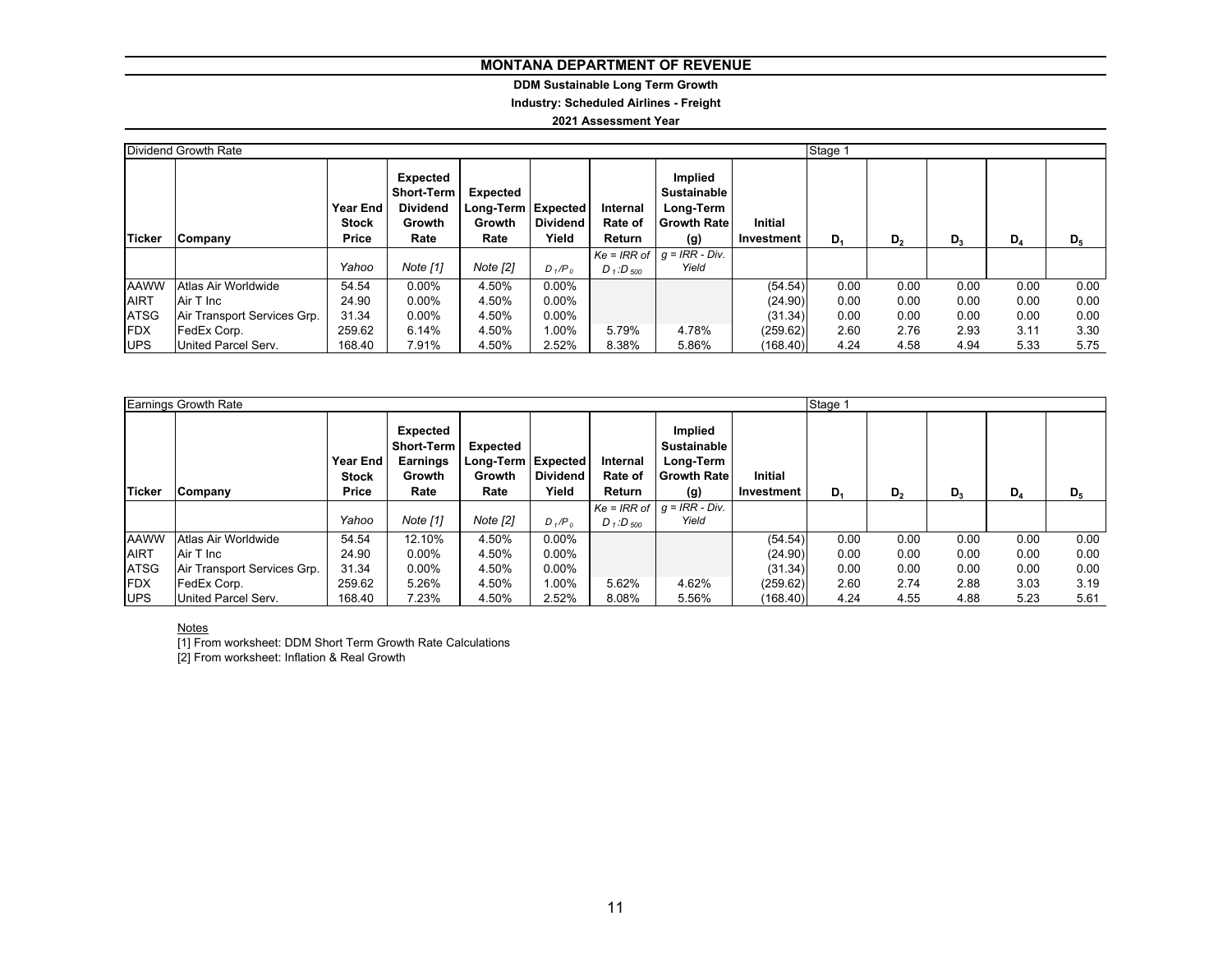**DDM Sustainable Long Term Growth**

**Industry: Scheduled Airlines - Freight**

|             | Dividend Stage 2 |      |       |         |          |          |          |          |          |          |          |          |          |          |          | Stage 3  |          |                |
|-------------|------------------|------|-------|---------|----------|----------|----------|----------|----------|----------|----------|----------|----------|----------|----------|----------|----------|----------------|
| Ticker      | $D_6$            | D,   | $D_8$ | $D_{9}$ | $D_{10}$ | $D_{11}$ | $D_{12}$ | $D_{13}$ | $D_{14}$ | $D_{15}$ | $D_{16}$ | $D_{17}$ | $D_{18}$ | $D_{19}$ | $D_{20}$ | $D_{21}$ | $D_{22}$ | $D_{500}$      |
|             |                  |      |       |         |          |          |          |          |          |          |          |          |          |          |          |          |          |                |
| <b>AAWW</b> | 0.00             | 0.00 | 0.00  | 0.00    | 0.00     | 0.00     | 0.00     | 0.00     | 0.00     | 0.00     | 0.00     | 0.00     | 0.00     | 0.00     | 0.00     | 0.00     | 0.00     | 0              |
| <b>AIRT</b> | 0.00             | 0.00 | 0.00  | 0.00    | 0.00     | 0.00     | 0.00     | 0.00     | 0.00     | 0.00     | 0.00     | 0.00     | 0.00     | 0.00     | 0.00     | 0.00     | 0.00     | 0              |
| <b>ATSG</b> | 0.00             | 0.00 | 0.00  | 0.00    | 0.00     | 0.00     | 0.00     | 0.00     | 0.00     | 0.00     | 0.00     | 0.00     | 0.00     | 0.00     | 0.00     | 0.00     | 0.00     | 0              |
| <b>FDX</b>  | 3.50             | 3.71 | 3.93  | 4.17    | 4.42     | 4.69     | 4.97     | 5.27     | 5.59     | 5.93     | 6.29     | 6.66     | 7.07     | 7.49     | 7.94     | 8.30     | 8.68     | 11,909,423,202 |
| <b>UPS</b>  | 6.19             | 6.67 | 7.18  | 7.73    | 8.33     | 8.97     | 9.66     | 10.40    | 11.20    | 12.06    | 12.98    | 13.98    | 15.06    | 16.21    | 17.46    | 18.25    | 19.07    | 26,173,871,102 |

|             | Earnings Stage 2 |       |       |       |          |          |          |          |          |          |          |          |          |          |                      | Stage 3 |          |                |
|-------------|------------------|-------|-------|-------|----------|----------|----------|----------|----------|----------|----------|----------|----------|----------|----------------------|---------|----------|----------------|
| Ticker      | $D_6$            | $D_7$ | $D_8$ | $D_9$ | $D_{10}$ | $D_{11}$ | $D_{12}$ | $D_{13}$ | $D_{14}$ | $D_{15}$ | $D_{16}$ | $D_{17}$ | $D_{18}$ | $D_{19}$ | $D_{20}$<br>$D_{21}$ |         | $D_{22}$ | $D_{500}$      |
|             |                  |       |       |       |          |          |          |          |          |          |          |          |          |          |                      |         |          |                |
| <b>AAWW</b> | 0.00             | 0.00  | 0.00  | 0.00  | 0.00     | 0.00     | 0.00     | 0.00     | 0.00     | 0.00     | 0.00     | 0.00     | 0.00     | 0.00     | 0.00                 | 0.00    | 0.00     |                |
| <b>AIRT</b> | 0.00             | 0.00  | 0.00  | 0.00  | 0.00     | 0.00     | 0.00     | 0.00     | 0.00     | 0.00     | 0.00     | 0.00     | 0.00     | 0.00     | 0.00                 | 0.00    | 0.00     |                |
| <b>ATSG</b> | 0.00             | 0.00  | 0.00  | 0.00  | 0.00     | 0.00     | 0.00     | 0.00     | 0.00     | 0.00     | 0.00     | 0.00     | 0.00     | 0.00     | 0.00                 | 0.00    | 0.00     |                |
| <b>FDX</b>  | 3.36             | 3.53  | 3.72  | 3.91  | 4.11     | 4.33     | 4.55     | 4.79     | 5.04     | 5.30     | 5.58     | 5.87     | 6.18     | 6.50     | 6.84                 | 7.14    | 7.46     | 10,246,159,484 |
| <b>UPS</b>  | 6.00             | 6.42  | 6.88  | 7.36  | 7.88     | 8.44     | 9.03     | 9.67     | 10.35    | 11.08    | 11.86    | 12.70    | 13.59    | 14.55    | 15.58                | 16.28   | 17.01    | 23,351,007,325 |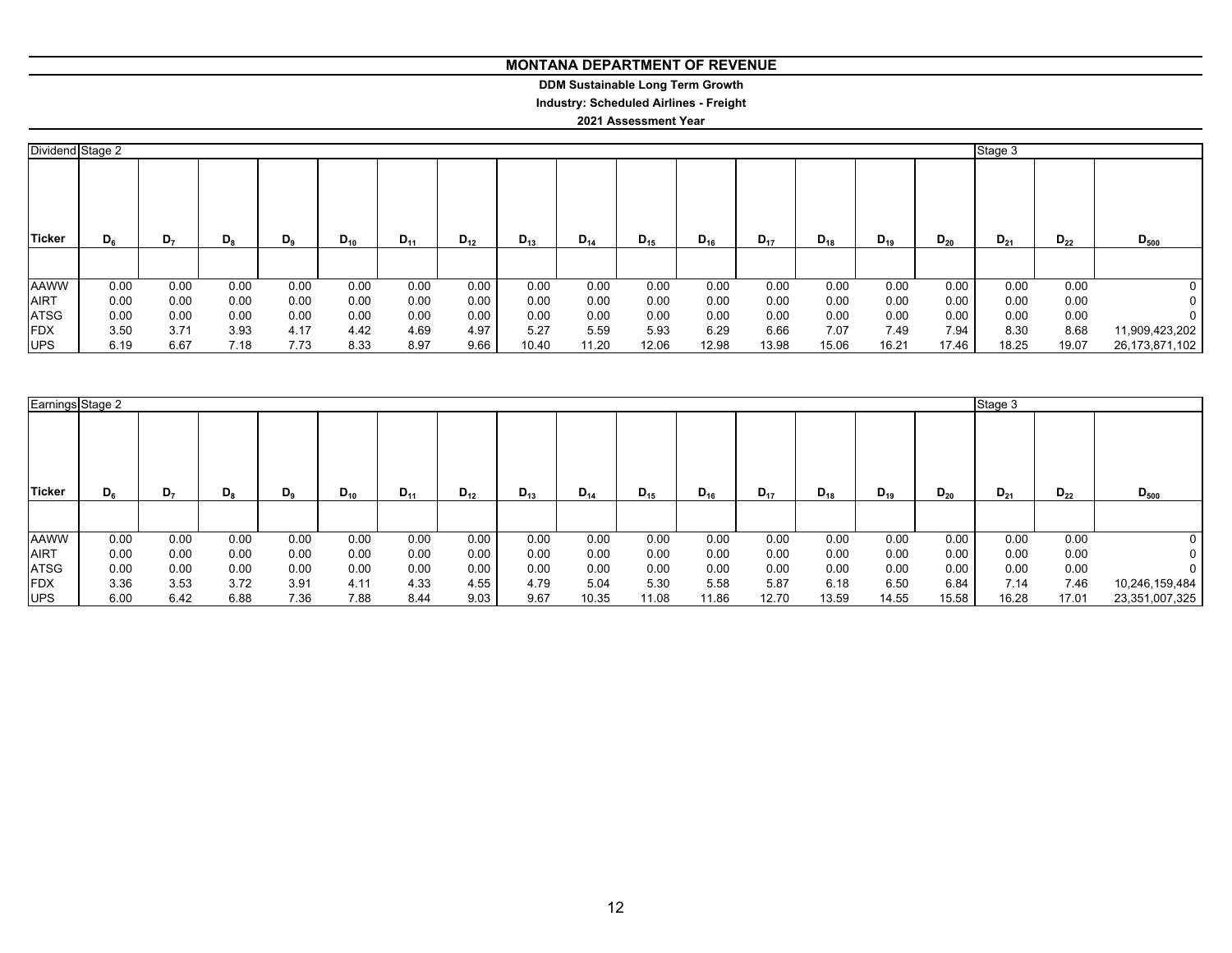# **Support for Cost of Debt Component - Yield to Maturity**

**Industry: Scheduled Airlines - Freight**

| A               | в                           | C               | D                | Е                | F              |
|-----------------|-----------------------------|-----------------|------------------|------------------|----------------|
|                 |                             |                 |                  | Moody's          |                |
|                 |                             | <b>Industry</b> | <b>Financial</b> | <b>Long Term</b> | <b>Numeric</b> |
| <b>Ticker</b>   | Company                     | Group           | <b>Strength</b>  | Rating           | Rating         |
|                 |                             | Value Line      | Value Line       | Moodys.com       |                |
|                 |                             |                 |                  |                  |                |
| <b>AAWW</b>     | Atlas Air Worldwide         | <b>AIRTRANS</b> | B                |                  |                |
| AIRT            | Air T Inc                   | <b>AIRTRANS</b> | С                |                  |                |
| <b>ATSG</b>     | Air Transport Services Grp. | <b>AIRTRANS</b> | B                | Ba2              | 12             |
| <b>FDX</b>      | FedEx Corp.                 | <b>AIRTRANS</b> | A++              | Baa2             | 9              |
| <b>UPS</b>      | United Parcel Serv.         | <b>AIRTRANS</b> | IA+              | A2               | 6              |
| Average         |                             |                 |                  |                  | 9              |
| <b>Median</b>   |                             |                 |                  |                  | 9              |
| High            |                             |                 |                  |                  | 12             |
| Low             |                             |                 |                  |                  | 6              |
| <b>Selected</b> |                             |                 |                  | Ba1              | 11             |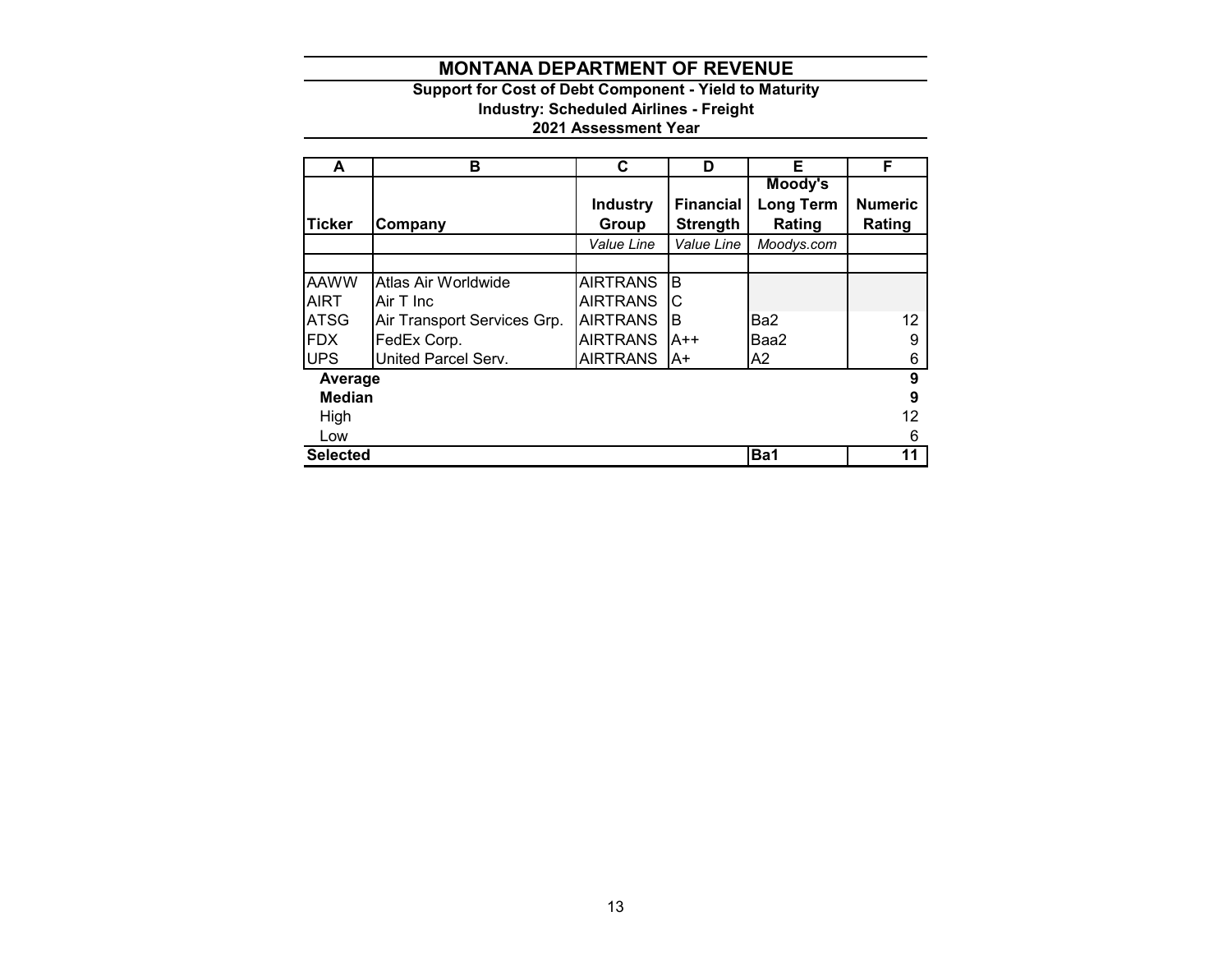### **Support for Direct Capitalization - Equity Capitalization Rate**

**Industry: Scheduled Airlines - Freight**

| A             | в                           | C       | D                  | Е                    |                        | G     | н               |            |                               | n                     |                                                | м             | N                          | O      |                         | Q           | R.          |
|---------------|-----------------------------|---------|--------------------|----------------------|------------------------|-------|-----------------|------------|-------------------------------|-----------------------|------------------------------------------------|---------------|----------------------------|--------|-------------------------|-------------|-------------|
|               |                             |         |                    |                      |                        |       |                 |            |                               |                       |                                                |               | Ke                         | Ke     |                         |             |             |
|               |                             | End of  |                    |                      |                        |       |                 |            |                               |                       |                                                |               | <b>Estimate - Estimate</b> |        |                         |             |             |
|               |                             | Year    |                    |                      |                        |       | Ke              | Ke         |                               |                       |                                                |               | Cash                       | Cash   |                         |             |             |
|               |                             | Closing |                    |                      |                        |       | <b>Estimate</b> |            | <b>Estimate - VL Historic</b> | <b>VL Est</b>         |                                                | <b>VL Est</b> | <b>Flow</b>                | Flow   |                         | <b>Book</b> |             |
|               |                             | Stock   | <b>VL Historic</b> |                      | VL Historic VL Est P/E |       | <b>Earnings</b> |            |                               |                       | Earnings   Cash Flow   Cash Flow   VL Historic | P/CF          | (Hist.                     | (Est.  | <b>Market Value</b>     | Value       |             |
| <b>Ticker</b> | Company                     | Price   | <b>EPS</b>         | VL Est EPS P/E Ratio |                        | Ratio | (Hist. P/E)     | (Est. P/E) |                               |                       | Per Share   Per Share   P/CF Ratio             | Ratio         | P(CF)                      | P(CF)  | of Equity               | of Equity   | <b>MTBR</b> |
|               |                             | Yahoo   | Value Line         | Value Line           | C/D                    | C/E   | 1/F             | 1/G        |                               | Value Line Value Line | C/J                                            | C/K           | 1/L                        | 1/M    | Price x Shrs Value Line |             | P/Q         |
| <b>AAWW</b>   | Atlas Air Worldwide         | 54.54   | 13.53              | 9.50                 | 4.03                   | 5.74  | 24.81%          | 17.42%     | 15.10                         | 22.20                 | 3.61                                           | 2.46          | 27.69%                     | 40.70% | 1,501                   | ,792.20     | 0.84        |
| <b>AIRT</b>   | Air T Inc                   | 24.90   | (0.37)             | 0.00                 |                        |       |                 |            | 1.84                          | 0.00                  | 13.53                                          |               | 7.39%                      |        | 72                      | 24.00       | 2.99        |
| ATSG          | Air Transport Services Grp. | 31.34   | (1.01)             | 1.73                 |                        | 18.12 |                 | 5.52%      | 5.94                          | 0.00                  | 5.28                                           |               | 18.95%                     |        | 1,867                   | 460.30      | 4.06        |
| <b>FDX</b>    | FedEx Corp.                 | 259.62  | 13.64              | 17.80                | 19.03                  | 14.59 | 5.25%           | 6.86%      | 23.32                         | 31.95                 | 11.13                                          | 8.13          | 8.98%                      | 12.31% | 68,009                  | 18,295.00   | 3.72        |
| <b>UPS</b>    | United Parcel Serv.         | 168.40  | 8.22               | 9.00                 | 20.49                  | 18.71 | 4.88%           | 5.34%      | 10.39                         | 11.35                 | 16.21                                          | 14.84         | 6.17%                      | 6.74%  | 121,165                 | 3,267.00    | 37.09       |
| Average       |                             |         |                    |                      | 14.52                  | 14.29 | 11.65%          | 8.78%      |                               |                       | 9.95                                           | 8.47          | 13.84%                     | 19.92% |                         |             | 9.74        |
| Median        |                             |         |                    |                      | 19.03                  | 16.35 | 5.25%           | 6.19%      |                               |                       | 11.13                                          | 8.13          | 8.98%                      | 12.31% |                         |             | 3.72        |
| High          |                             |         |                    |                      | 20.49                  | 18.71 | 24.81%          | 17.42%     |                               |                       | 16.21                                          | 14.84         | 27.69%                     | 40.70% |                         |             | 37.09       |
| Low           |                             |         |                    |                      | 4.03                   | 5.74  | 4.88%           | 5.34%      |                               |                       | 3.61                                           | 2.46          | 6.17%                      | 6.74%  |                         |             | 0.84        |
| Selected      |                             |         |                    |                      | 17.24                  |       |                 | 5.80%      |                               |                       | 8.26                                           |               |                            | 12.10% |                         |             | 3.60        |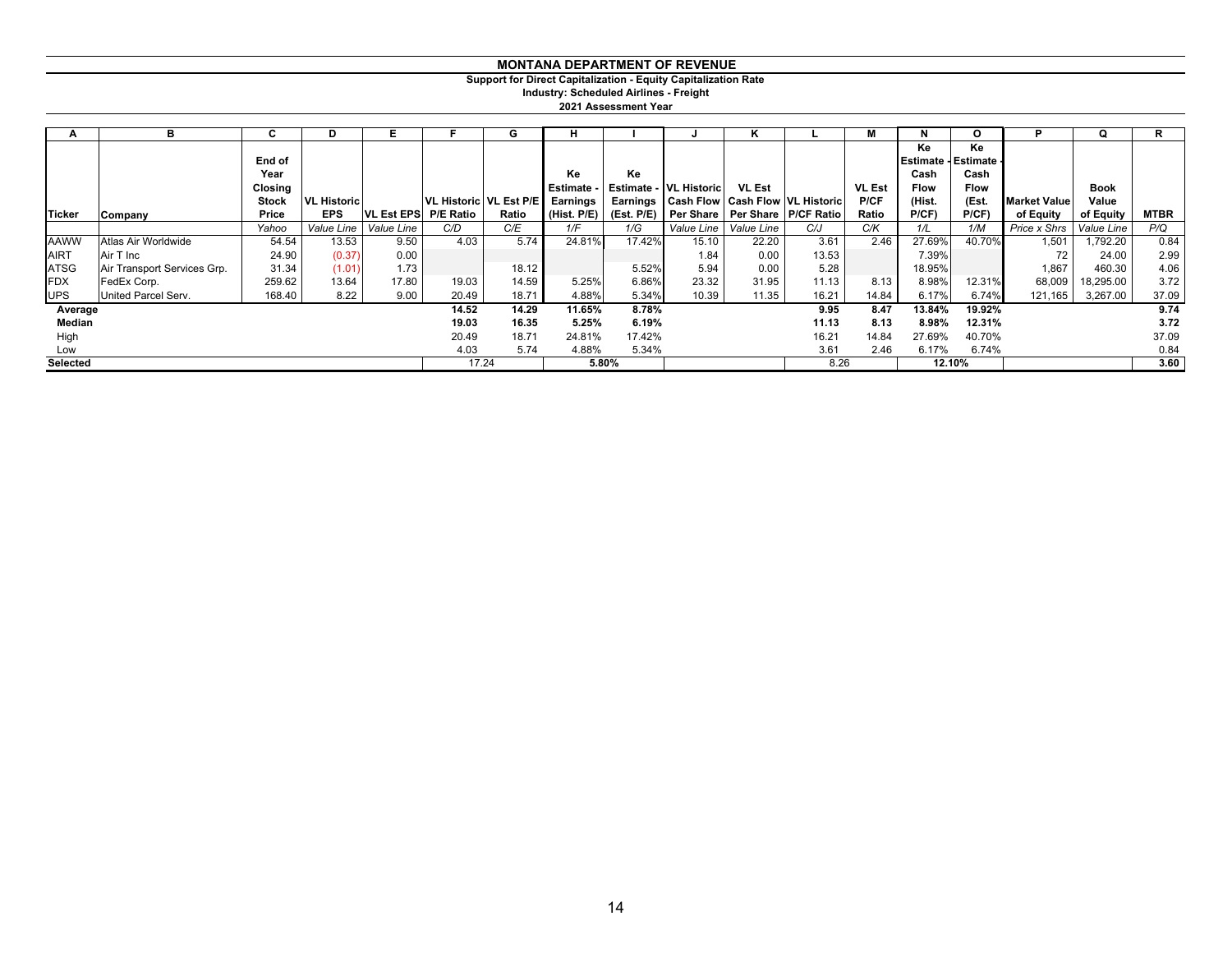# **Support for Direct Capitalization - Debt Capitalization Rate**

**Industry: Scheduled Airlines - Freight**

**2021 Assessment Year**

# *(\$ in Millions)*

| A                    | B                           | C                                    | D                                         | E.                                        |                                          | G                                        | н                            |                      |             |
|----------------------|-----------------------------|--------------------------------------|-------------------------------------------|-------------------------------------------|------------------------------------------|------------------------------------------|------------------------------|----------------------|-------------|
| <b>Ticker</b>        | <b>Company</b>              | <b>Current Year</b><br>Interest Exp. | <b>Previous Year</b><br><b>MV LT Debt</b> | <b>Previous Year</b><br><b>BV LT Debt</b> | <b>Current Year</b><br><b>MV LT Debt</b> | <b>Current Year</b><br><b>BV LT Debt</b> | Average<br><b>MV LT Debt</b> | <b>Current Yield</b> | <b>MTBR</b> |
|                      |                             | 10-K                                 | 10-K                                      | $10-K$                                    | 10-K                                     | 10-K                                     | $(D+F)/2$                    | (C/H)                | (F/G)       |
| <b>AAWW</b>          | Atlas Air Worldwide         | 115                                  | 2,464                                     | 2,381                                     | 2,502                                    | 2,319                                    | 2,483                        | 4.62%                | 1.08        |
| <b>AIRT</b>          | Air T Inc                   | 5                                    | 58                                        | 58                                        | 86                                       | 86                                       | 72                           | 6.54%                | 1.00        |
| <b>ATSG</b>          | Air Transport Services Grp. | 63                                   | 1,482                                     | 1,484                                     | 1,550                                    | 1,479                                    | 1,516                        | 4.15%                | 1.05        |
| <b>FDX</b>           | FedEx Corp.                 | 672                                  | 17,800                                    | 17,581                                    | 22,800                                   | 22,003                                   | 20,300                       | 3.31%                | 1.04        |
| <b>UPS</b>           | United Parcel Serv.         | 701                                  | 26,900                                    | 25,238                                    | 28,300                                   | 24,654                                   | 27,600                       | 2.54%                | 1.15        |
| <b>All Companies</b> |                             | ,555                                 |                                           |                                           | 55,238                                   | 50,541                                   | 51,971                       | 2.99%                | 1.09        |
| Average              |                             |                                      |                                           |                                           |                                          |                                          |                              | 4.23%                | 1.06        |
| <b>Median</b>        |                             |                                      |                                           |                                           |                                          |                                          |                              | 4.15%                | 1.05        |
| High                 |                             |                                      |                                           |                                           |                                          |                                          |                              | 6.54%                | 1.15        |
| Low                  |                             |                                      |                                           |                                           |                                          |                                          |                              | 2.54%                | 1.00        |
| <b>Selected</b>      |                             |                                      |                                           |                                           |                                          |                                          |                              | 4.20%                | 1.05        |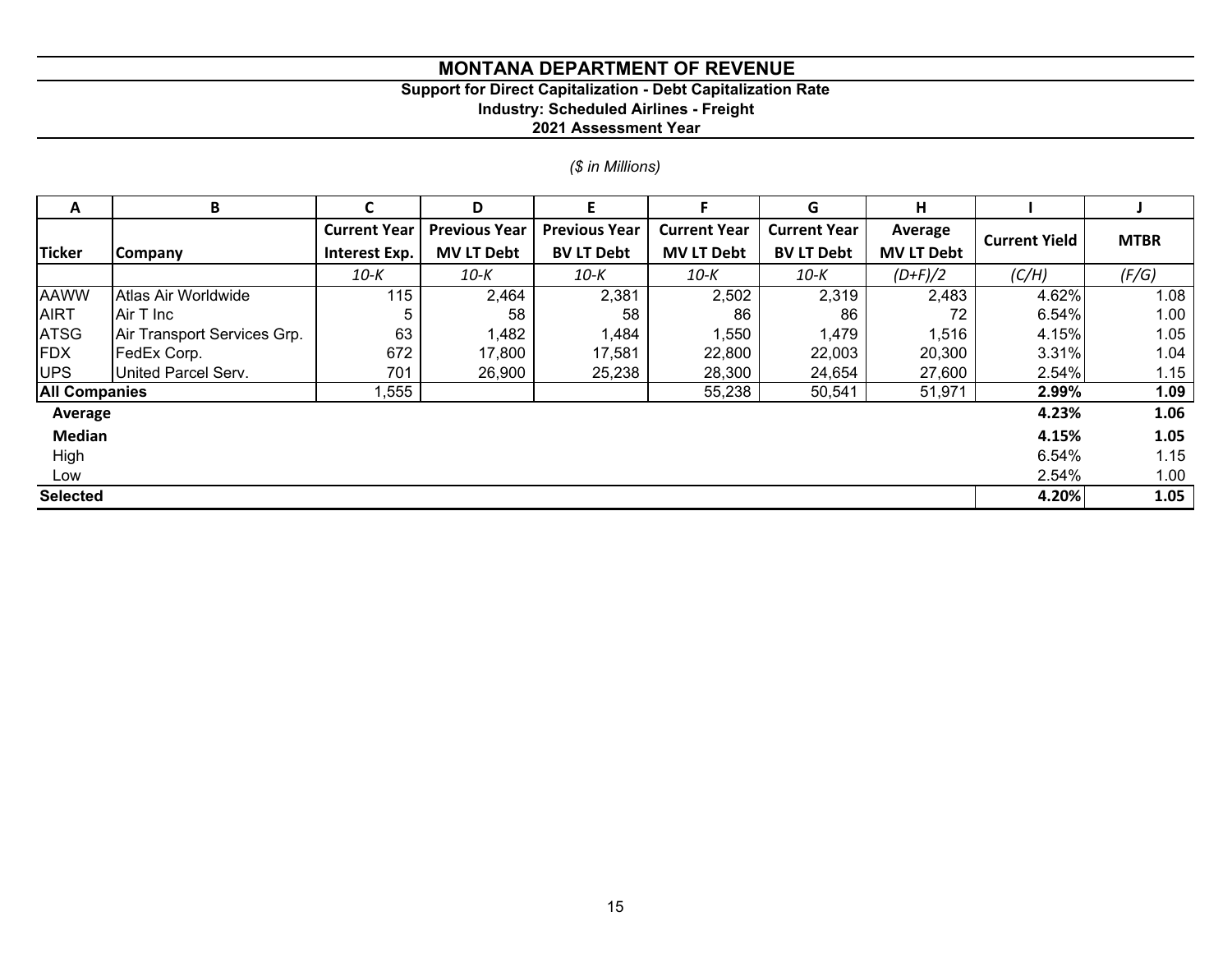# **Support of Stock Price - From YAHOO Finance**

**Industry: Scheduled Airlines - Freight**

|               |                             | <b>End of Period Closing Stock Price</b> |        |        |        |        |            |        |                 |        |        |        |        |
|---------------|-----------------------------|------------------------------------------|--------|--------|--------|--------|------------|--------|-----------------|--------|--------|--------|--------|
|               |                             |                                          |        |        |        |        | $\circ$    |        | 10 <sup>1</sup> |        |        | 13     | 14     |
| A             | в                           | ~<br>ັ                                   | D      |        |        | G      | н          |        | w               | Κ      |        | М      | N      |
|               |                             |                                          |        |        |        |        |            |        |                 |        |        |        |        |
| <b>Ticker</b> | <b>Company</b>              | Jan.                                     | Feb.   | Mar.   | Apr.   | May.   | Jun.       | Jul.   | Aug.            | Sep.   | Oct.   | Nov.   | Dec.   |
| <b>AAWW</b>   | Atlas Air Worldwide         | 22.35                                    | 26.72  | 25.67  | 32.85  | 39.06  | 43.03      | 52.08  | 56.39           | 60.90  | 59.16  | 55.81  | 54.54  |
| <b>AIRT</b>   | Air T Inc                   | 21.25                                    | 18.50  | 12.51  | 12.01  | 11.54  | 11.75      | 12.32  | 11.32           | 9.74   | 9.64   | 11.00  | 24.90  |
| <b>ATSG</b>   | Air Transport Services Grp. | 20.97                                    | 17.90  | 18.28  | 20.24  | 21.54  | 22.27      | 24.37  | 25.42           | 25.06  | 28.04  | 30.74  | 31.34  |
| <b>IFDX</b>   | FedEx Corp.                 | 144.64                                   | 141.17 | 121.26 | 126.77 | 130.56 | 140.22     | 168.40 | 219.84          | 251.52 | 259.47 | 286.58 | 259.62 |
| <b>UPS</b>    | United Parcel Serv.         | 103.52                                   | 90.49  | 93.42  | 94.66  | 99.71  | .18<br>111 | 142.76 | 163.62          | 166.63 | 157.11 | 171.07 | 168.40 |